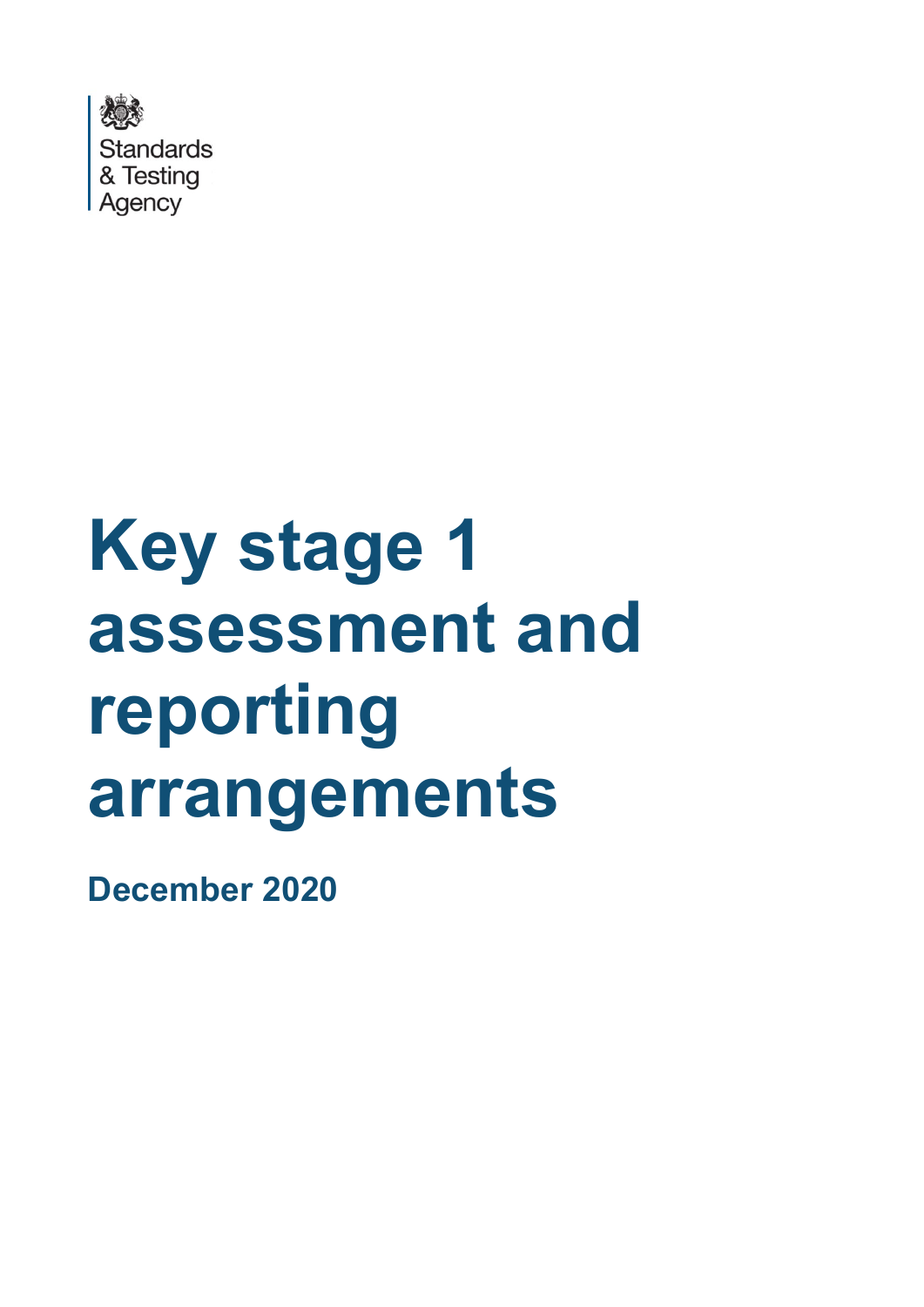# **Contents**

| 1 Summary                                                                                                             | 4  |
|-----------------------------------------------------------------------------------------------------------------------|----|
| 1.1 About this guidance                                                                                               | 4  |
| 1.2 Who is this guidance for?                                                                                         | 4  |
| 1.3 Legal status                                                                                                      | 4  |
| 2 Changes for 2020/21                                                                                                 | 5  |
| 2.1 Key stage 1 tests                                                                                                 | 5  |
| 2.2 Science teacher assessment                                                                                        | 5  |
| 2.3 Phonics screening check for year 2 pupils                                                                         | 5  |
| 2.4 Phonics screening check administration period in June                                                             | 6  |
| 2.5 Pupils working below the standard of national curriculum assessments and not<br>engaged in subject-specific study | 6  |
| 2.6 Teacher assessment moderation                                                                                     | 6  |
| 3 Important dates for 2020/21                                                                                         | 7  |
| 4 Responsibilities                                                                                                    | 8  |
| 4.1 Headteachers' responsibilities                                                                                    | 8  |
| 4.2 Local authorities' responsibilities                                                                               | 11 |
| 4.3 Teachers' responsibilities                                                                                        | 12 |
| 4.4 Governing bodies' responsibilities                                                                                | 12 |
| 4.5 Academy trusts' responsibilities                                                                                  | 12 |
| 5 Teacher assessment                                                                                                  | 13 |
| 5.1 Overview of teacher assessment                                                                                    | 13 |
| 5.2 What teachers must assess                                                                                         | 13 |
| 5.3 Teacher assessment frameworks                                                                                     | 14 |
| 5.4 Pre-key stage standards                                                                                           | 14 |
| 5.5 Engagement model and P scales 1 to 4                                                                              | 15 |
| 5.6 External moderation of teacher assessment                                                                         | 15 |
| 5.7 Submitting teacher assessment                                                                                     | 17 |
| 5.8 Pupils who change schools                                                                                         | 17 |
| 5.9 Standardisation and approval to moderate for local authorities                                                    | 17 |
| 5.10 How teacher assessment will be used                                                                              | 18 |
| 6 Phonics screening check                                                                                             | 19 |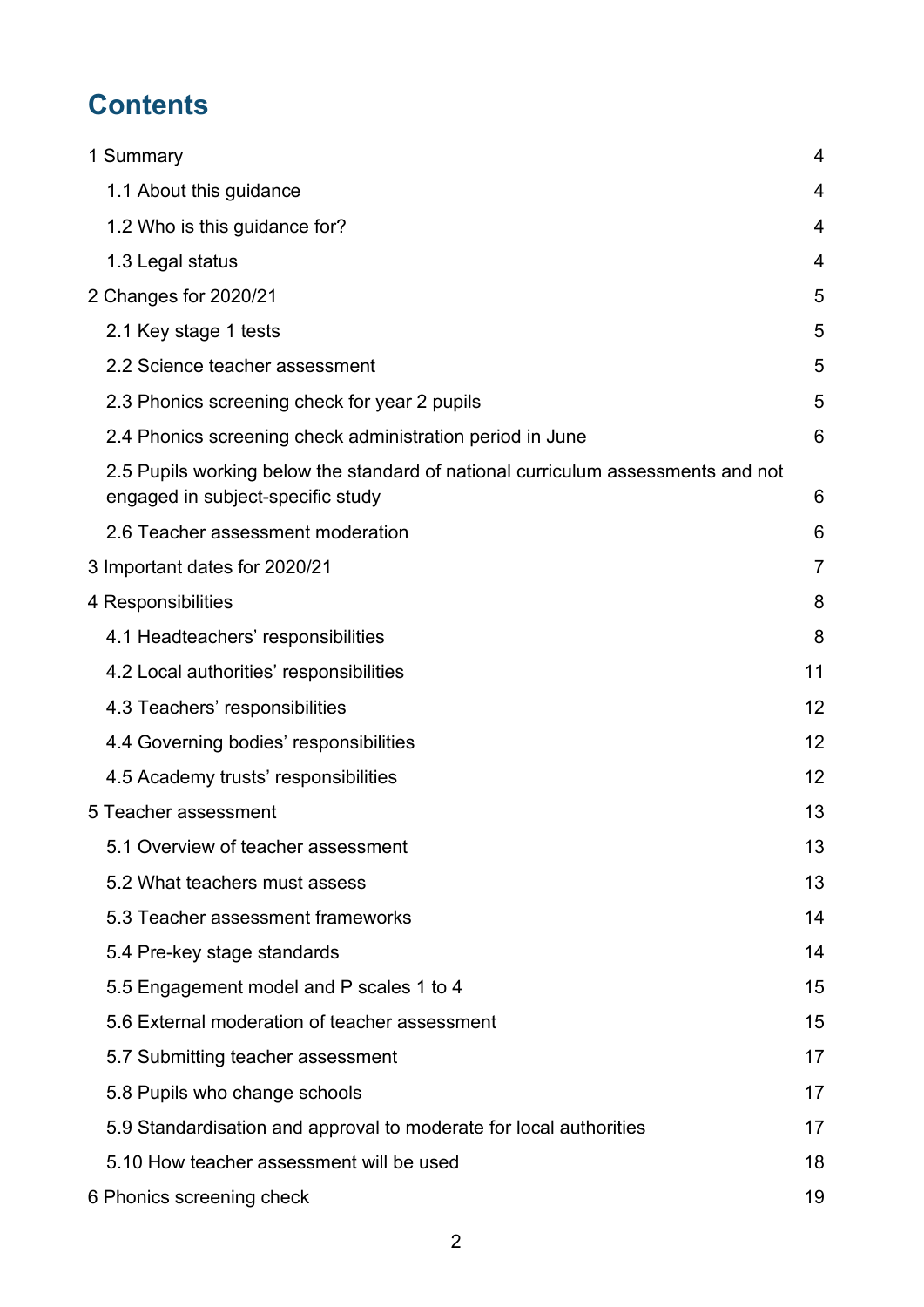| 6.1 Overview of the check                                    |    |
|--------------------------------------------------------------|----|
| 6.2 Check participation                                      | 19 |
| 6.3 Check materials                                          | 20 |
| 6.4 Security of check materials                              | 21 |
| 6.5 Administering the check                                  | 21 |
| 6.6 Monitoring the check                                     | 21 |
| 6.7 Reporting check results                                  | 23 |
| 6.8 How results will be used                                 | 24 |
| 7 Maladministration                                          | 25 |
| 8 Reporting to parents                                       | 26 |
| 8.1 Annual reports                                           | 26 |
| 8.2 What reports must cover                                  | 26 |
| 9 Keeping and maintaining records                            | 28 |
| 9.1 Pupils' educational records                              | 28 |
| 9.2 Disclosure of educational records                        | 29 |
| 9.3 Transferring records to a pupil's new school             | 29 |
| 10 Legal requirements and responsibilities                   | 31 |
| 10.1 How the arrangements apply to different types of school | 31 |
| 10.2 Special educational provision                           | 33 |
| 10.3 Regulatory concerns                                     | 33 |
| 11 Further information                                       | 34 |
| 11.1 Useful websites and links                               | 34 |
| 11.2 Additional resources                                    | 35 |
| 11.3 General enquiries                                       | 35 |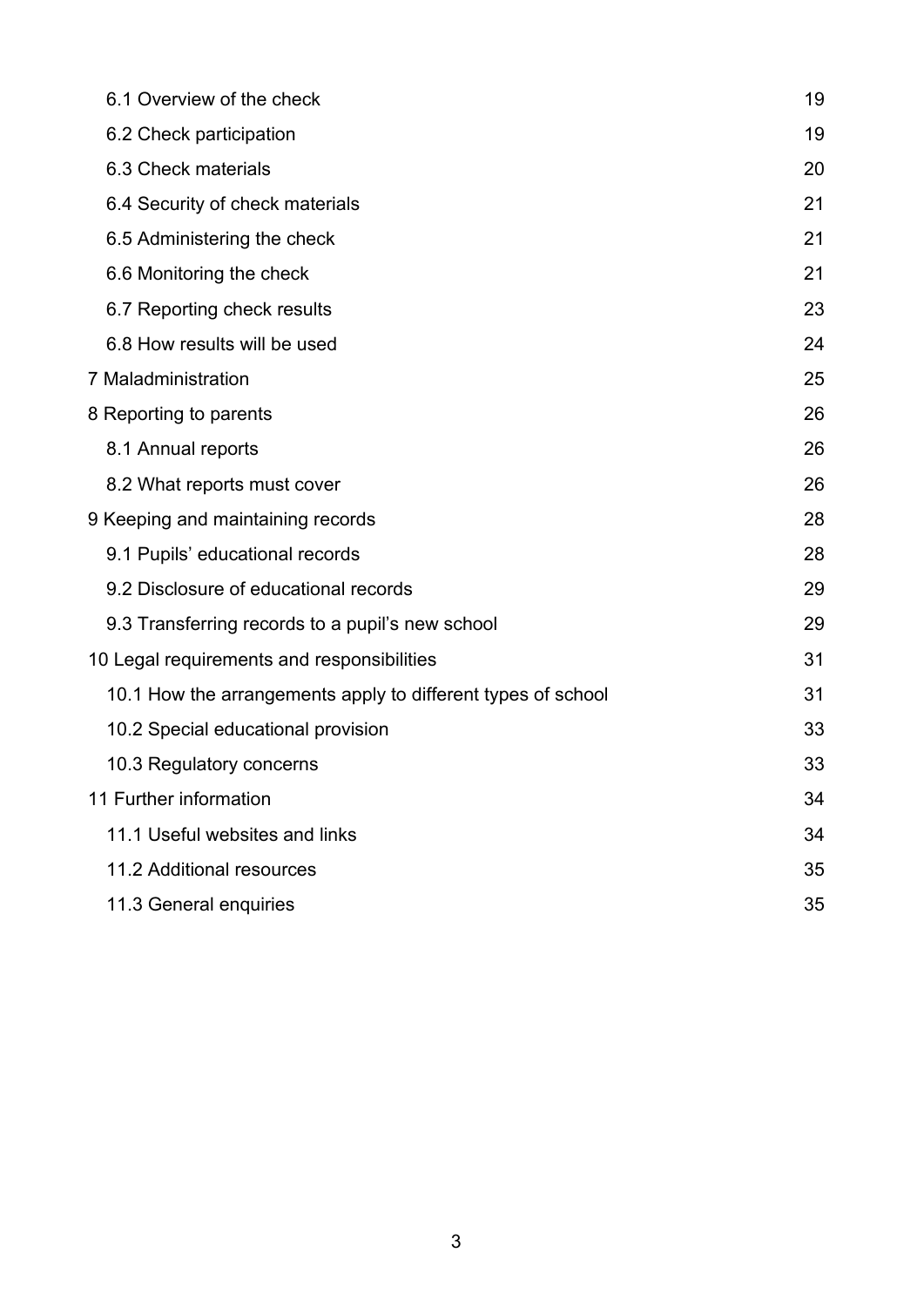# <span id="page-3-0"></span>**1 Summary**

## <span id="page-3-1"></span>**1.1 About this guidance**

This guidance sets out the statutory requirements for key stage 1 (KS1) national curriculum assessment and reporting for the 2020/21 academic year. It is produced by the [Standards and Testing Agency](https://www.gov.uk/government/organisations/standards-and-testing-agency)<sup>[1](#page-3-4)</sup> (STA), an executive agency of the Department for Education (DfE), and is relevant until the end of the 2020/21 academic year.

The assessment and reporting arrangements (ARA) apply to:

- maintained schools (including maintained special schools)
- academies (including free schools)
- pupil referral units (PRUs)
- maintained nursery schools
- Ministry of Defence (MoD) schools
- participating independent schools with KS1 pupils

## <span id="page-3-2"></span>**1.2 Who is this guidance for?**

This guidance is for:

- all staff responsible for end of KS1 assessments and the phonics screening check
- headteachers and senior leadership teams
- governors and trustees
- local authority (LA) assessment co-ordinators

## <span id="page-3-3"></span>**1.3 Legal status**

The ARA contains provisions made in terms of Article 9 (as amended) of [The Education](http://www.legislation.gov.uk/uksi/2004/2783/contents/made)  [\(National Curriculum\) \(Key Stage 1 Assessment Arrangements\) \(England\) Order 2004](http://www.legislation.gov.uk/uksi/2004/2783/contents/made)[2.](#page-3-5) The 2004 Order is made by the Secretary of State under powers as provided for by [section 87 of the Education Act 2002](http://www.legislation.gov.uk/ukpga/2002/32/section/87)<sup>[3](#page-3-6)</sup>. This document gives full effect to the provisions made in the 2004 Order concerning KS1 assessment and has effect as if made by the 2004 Order. The ARA also contains guidance that does not form part of the law. Section 10 contains further information on legal requirements and responsibilities.

<span id="page-3-4"></span><sup>1</sup> www.gov.uk/sta

<span id="page-3-5"></span><sup>2</sup> www.legislation.gov.uk/uksi/2004/2783/contents/made

<span id="page-3-6"></span><sup>3</sup> www.legislation.gov.uk/ukpga/2002/32/section/87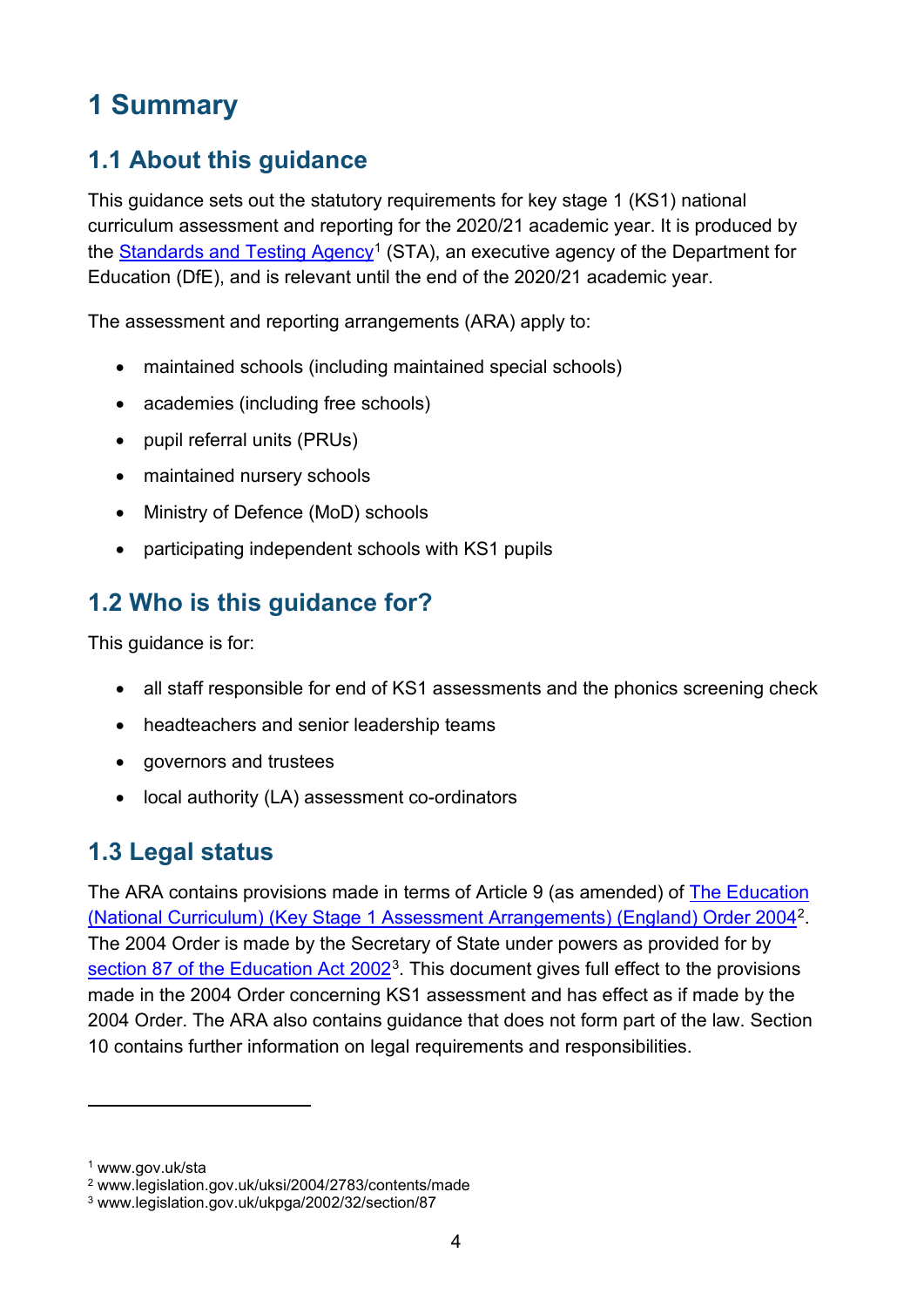# <span id="page-4-0"></span>**2 Changes for 2020/21**

In response to the disruption schools are facing due to the coronavirus (COVID-19) pandemic, the Secretary of State for Education has announced [extra measures to](https://www.gov.uk/government/news/extra-measures-to-support-students-ahead-of-next-summers-exams)  support pupils taking [exams and assessments in 2021](https://www.gov.uk/government/news/extra-measures-to-support-students-ahead-of-next-summers-exams)[4.](#page-4-4)

Changes relating to the KS1 national curriculum assessments are detailed below.

### <span id="page-4-1"></span>**2.1 Key stage 1 tests**

The KS1 tests have been suspended for 2021. Teachers can choose to administer past papers to help inform their TA judgements, but there is no requirement to do so.

The [practice materials](http://www.gov.uk/government/collections/national-curriculum-assessments-practice-materials)<sup>[5](#page-4-5)</sup> on GOV.UK include standard and modified large print (MLP) versions of the 2017, 2018 and 2019 tests, plus mark schemes and test administration instructions.

Schools should contact the national curriculum assessments helpline on 0300 303 3013 to request braille versions, and MLP in hard copy, if required.

#### <span id="page-4-2"></span>**2.2 Science teacher assessment**

In 2021, schools do not need to make or submit TA judgements for pupils in science.

## <span id="page-4-3"></span>**2.3 Phonics screening check for year 2 pupils**

Cancellation of the phonics screening check in June 2020 means that year 2 pupils did not take the check in year 1. In the 2020/21 academic year only, schools must administer a past version of the phonics screening check to year 2 pupils (excluding any pupils who meet the exceptions listed in section 6.2) and return results to their geographical LA.

Year 2 pupils who achieve the expected standard will not be required to complete any further statutory assessments in phonics. Year 2 pupils who do not meet the expected standard will be expected to take the statutory check in June 2021.

Full guidance for schools [administering the check to year 2 pupils](https://www.gov.uk/government/publications/key-stage-1-administering-the-phonics-screening-check-to-year-2-pupils)<sup>[6](#page-4-6)</sup> has been published.

<span id="page-4-4"></span><sup>4</sup> www.gov.uk/government/news/extra-measures-to-support-students-ahead-of-next-summers-exams

<span id="page-4-5"></span><sup>5</sup> www.gov.uk/government/collections/national-curriculum-assessments-practice-materials

<span id="page-4-6"></span><sup>6</sup> www.gov.uk/government/publications/key-stage-1-administering-the-phonics-screening-check-to-year-2 pupils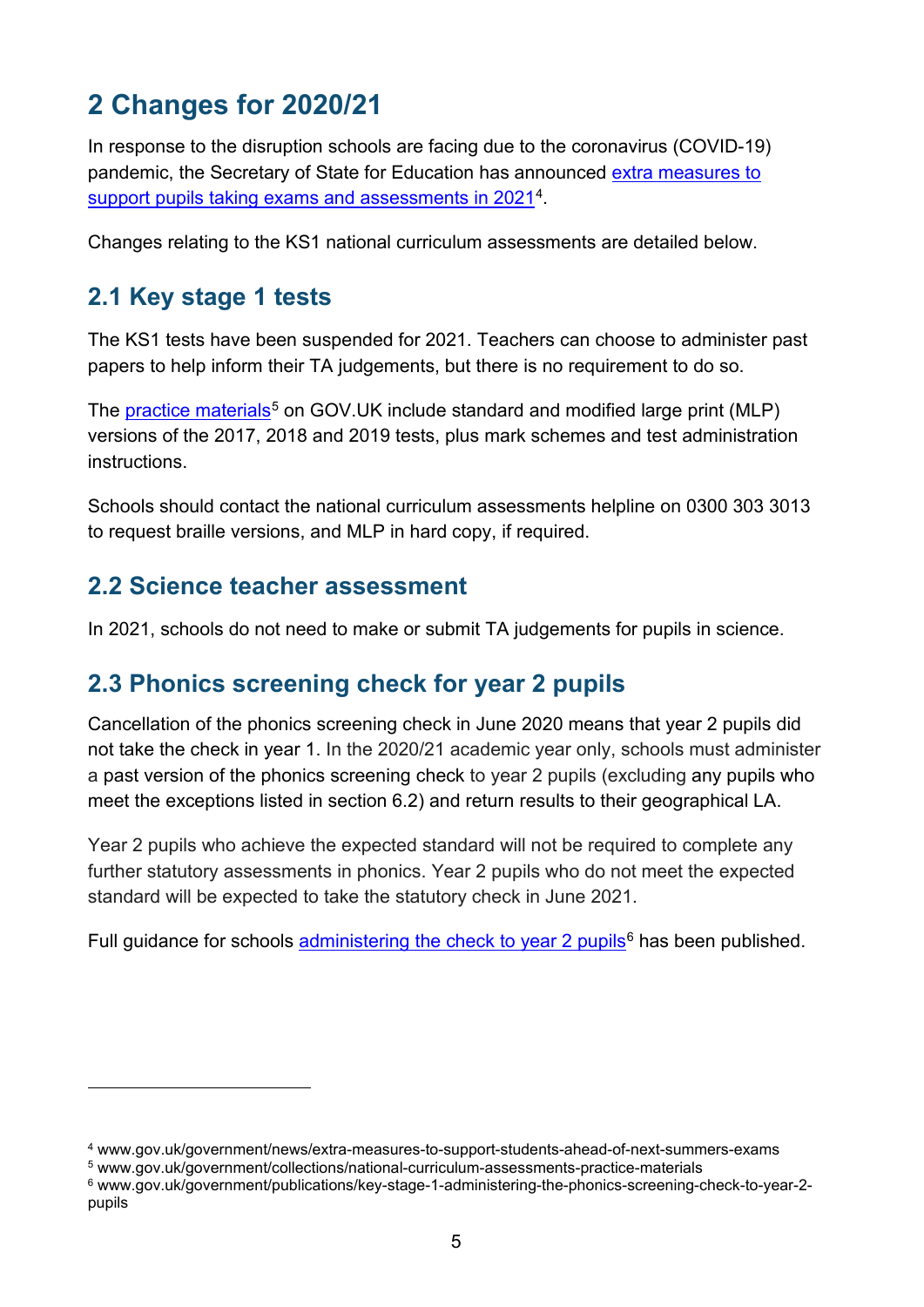## <span id="page-5-0"></span>**2.4 Phonics screening check administration period in June**

The phonics screening check administration period in June 2021 has been extended by one week to give greater flexibility to schools affected by pupil absence, school closures or other coronavirus disruption.

Schools must administer the phonics screening check to eligible pupils in the week beginning 7 June 2021. If pupils are absent, or are unable to take the check, schools may administer the check to them until Friday 25 June.

### <span id="page-5-1"></span>**2.5 Pupils working below the standard of national curriculum assessments and not engaged in subject-specific study**

In the 2020/21 academic year, schools can use [the engagement model](http://www.gov.uk/government/publications/the-engagement-model)<sup>[7](#page-5-3)</sup> or  $P$  scales 1 to  $4<sup>8</sup>$  $4<sup>8</sup>$  $4<sup>8</sup>$  $4<sup>8</sup>$  to assess pupils working below the standard of national curriculum assessments and not engaged in subject-specific study. This is a transitionary arrangement, on a nonstatutory basis for one year, as some schools may not be fully prepared to implement the engagement model as originally intended.

Schools that have implemented the engagement model can report which pupils they have assessed using the model. Schools that need more time to implement the engagement model should report that they have used P scales. The engagement model will be statutory from September 2021.

## <span id="page-5-2"></span>**2.6 Teacher assessment moderation**

The usual process for LAs to gain approval to moderate teacher assessment (TA) of English writing has been simplified. Approval to moderate in 2021 will be granted by STA in the order of precedence detailed in section 5.9.

STA will not deliver TA moderation training events to LAs. Training materials from 2018/19 and 2019/20 are available on the [Primary Assessment Gateway](https://www.primaryassessmentgateway.education.gov.uk/)<sup>[9](#page-5-5)</sup>. LAs can use these materials to support their delivery of moderator training.

In previous years, STA visited a sample of LAs during the TA moderation period, to monitor their moderation procedures. This process has been suspended for 2021.

<span id="page-5-3"></span><sup>7</sup> www.gov.uk/government/publications/the-engagement-model

<span id="page-5-4"></span><sup>8</sup> www.gov.uk/government/publications/p-scales-attainment-targets-for-pupils-with-sen

<span id="page-5-5"></span><sup>9</sup> www.primaryassessmentgateway.education.gov.uk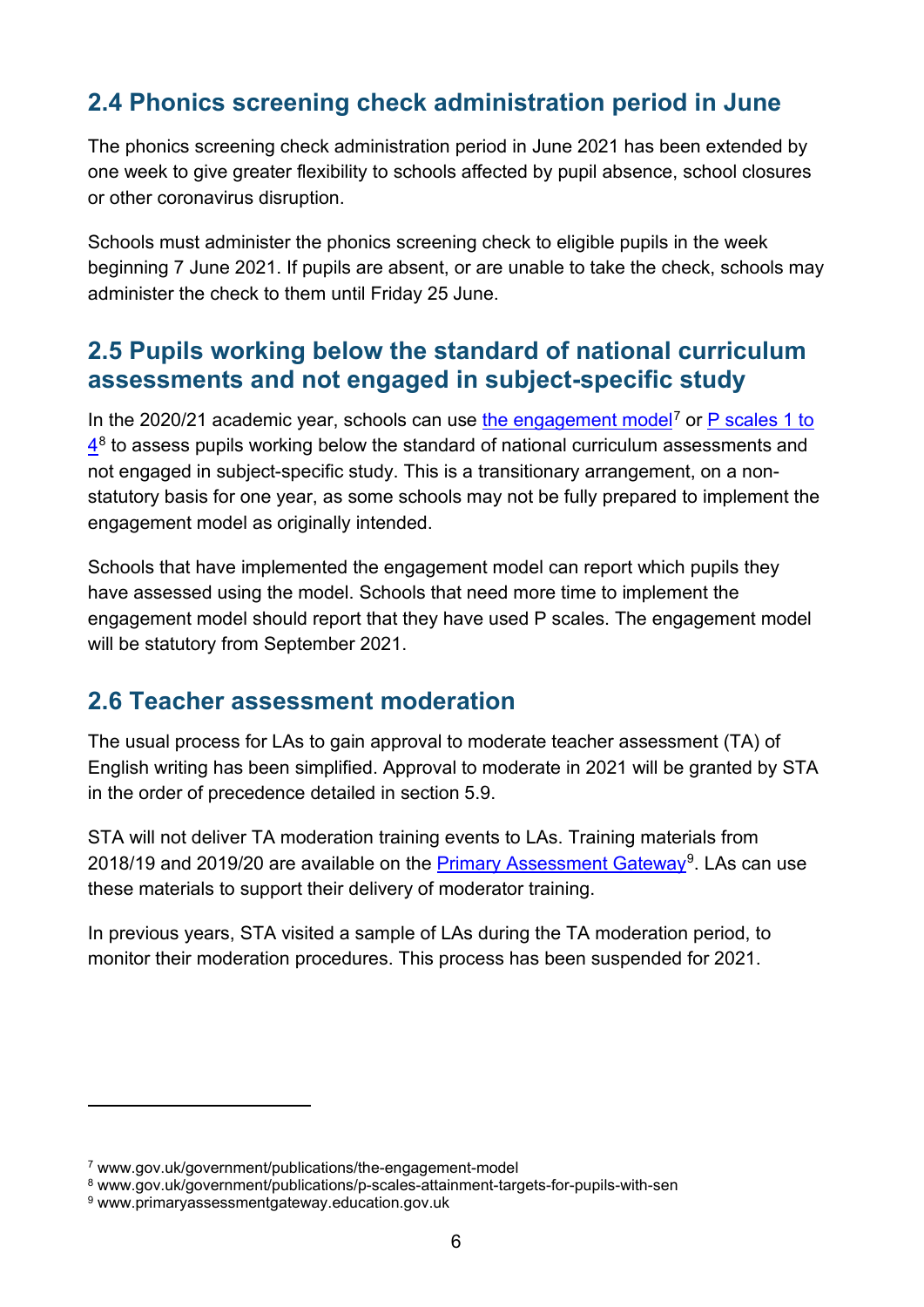# <span id="page-6-0"></span>**3 Important dates for 2020/21**

These dates may be subject to change.

| <b>Date</b>         | <b>Action</b>                                                     |  |  |  |  |  |
|---------------------|-------------------------------------------------------------------|--|--|--|--|--|
|                     | Deadline for independent schools, that intend to submit KS1 TA    |  |  |  |  |  |
|                     | data, to report to STA on the Primary Assessment Gateway that     |  |  |  |  |  |
| Friday 11 December  | they have a written agreement in place with the LA that will      |  |  |  |  |  |
|                     | complete external moderation.                                     |  |  |  |  |  |
| By the end of March | Phonics screening check administration guidance published.        |  |  |  |  |  |
|                     | Deadline to order braille versions of the phonics screening check |  |  |  |  |  |
| Tuesday 27 April    | from the national curriculum assessments helpline on 0300 303     |  |  |  |  |  |
|                     | 3013.                                                             |  |  |  |  |  |
| Monday 17 May to    | Schools receive phonics screening check materials.                |  |  |  |  |  |
| Friday 21 May       |                                                                   |  |  |  |  |  |
|                     | Schools informed by the LA on, or after, this date if they are    |  |  |  |  |  |
| Friday 21 May       | going to be part of the sample for external moderation of TA.     |  |  |  |  |  |
|                     | KS1 headteacher's declaration form (HDF), phonics screening       |  |  |  |  |  |
| Monday 7 June       | check materials and phonics HDF available on the Primary          |  |  |  |  |  |
|                     | <b>Assessment Gateway.</b>                                        |  |  |  |  |  |
| Monday 7 June to    | Schools administer the phonics screening check.                   |  |  |  |  |  |
| Friday 11 June      |                                                                   |  |  |  |  |  |
| Monday 14 June to   | Schools can administer the phonics screening check to any         |  |  |  |  |  |
| Friday 25 June      | pupils who were absent during the week beginning 7 June.          |  |  |  |  |  |
| Tuesday 8 June to   | LAs undertake external moderation of KS1 TA.                      |  |  |  |  |  |
| Thursday 1 July     |                                                                   |  |  |  |  |  |
| Monday 28 June      | Phonics screening check materials and threshold mark              |  |  |  |  |  |
|                     | published on GOV.UK.                                              |  |  |  |  |  |
| Thursday 1 July     | Deadline for schools to submit:                                   |  |  |  |  |  |
|                     | KS1 TA data to their geographical LAs                             |  |  |  |  |  |
|                     | KS1 HDF on the Primary Assessment Gateway                         |  |  |  |  |  |
|                     | phonics screening check HDF on the Primary                        |  |  |  |  |  |
|                     | <b>Assessment Gateway</b>                                         |  |  |  |  |  |
| By the end of the   | Schools must submit their phonics screening check results to      |  |  |  |  |  |
| summer term         | their geographical LA by the deadline specified by the LA.        |  |  |  |  |  |
|                     | Deadline for LAs to submit phonics screening check and KS1 TA     |  |  |  |  |  |
| Friday 23 July      | data to DfE.                                                      |  |  |  |  |  |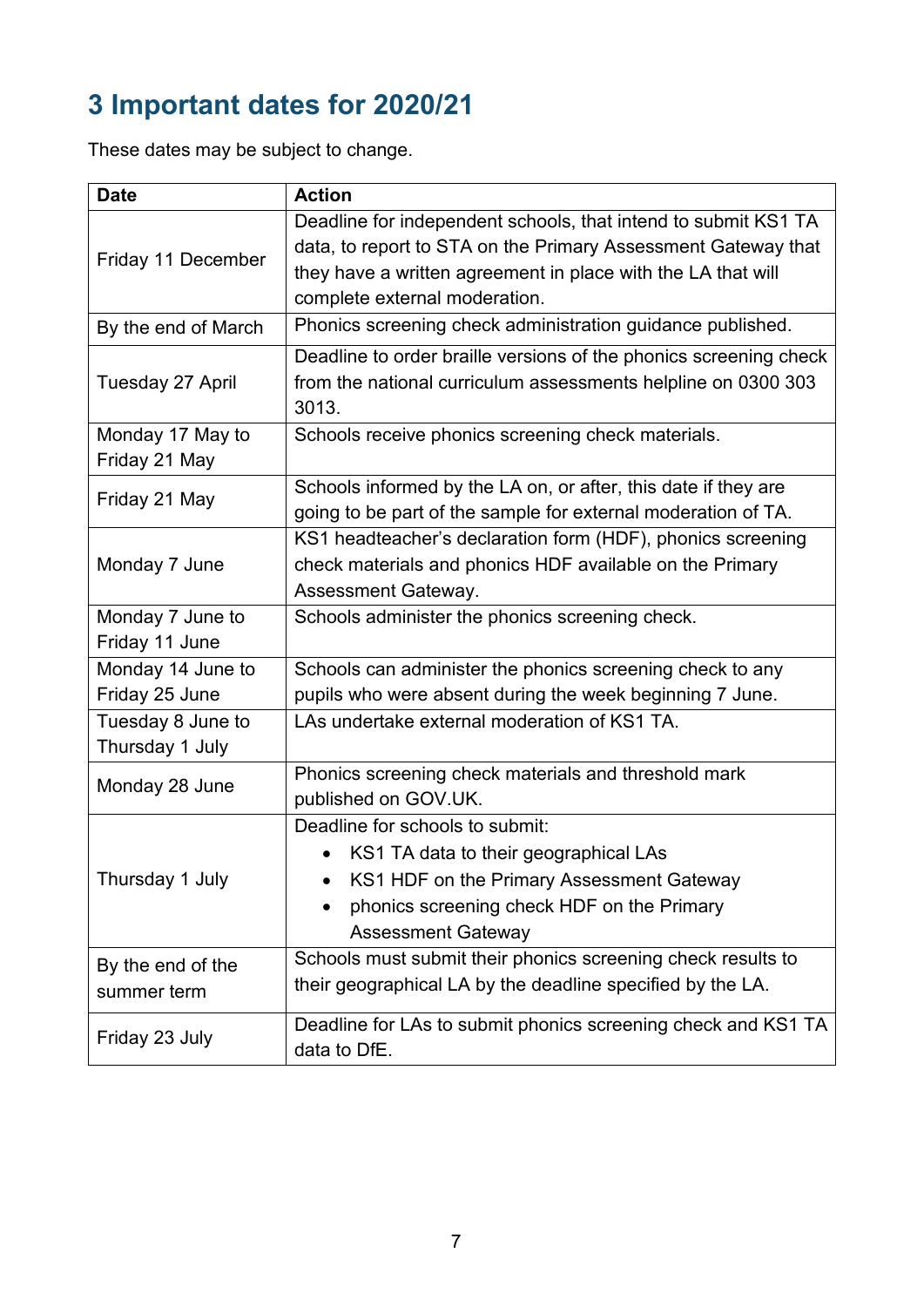# <span id="page-7-0"></span>**4 Responsibilities**

## <span id="page-7-1"></span>**4.1 Headteachers' responsibilities**

All references to headteachers include acting headteachers or anyone with delegated authority in the absence of the headteacher.

Headteachers at participating schools have a duty to ensure that:

- the requirements in the ARA are implemented in their school
- teachers and other staff comply with the ARA
- the deadlines in the ARA are met
- the needs of all pupils are considered, and reasonable adjustments are put in place, where possible (see section 10.2)
- parents are issued with a [privacy notice](https://www.gov.uk/government/publications/data-protection-and-privacy-privacy-notices)<sup>[10](#page-7-2)</sup> that explains how pupils' personal data is processed

If headteachers, teachers and other staff do not comply with the provisions of this ARA, and other published guidance, this could result in the school being investigated for maladministration.

#### **Teacher assessment and moderation**

Headteachers at maintained schools, academies (including free schools) and participating independent schools must:

- identify which pupils will reach the end of KS1 in 2020/21
- use funds available within the school's overall resources to give those carrying out TA sufficient opportunity to become familiar with:
	- the TA frameworks
	- the pre-key stage standards
	- the engagement model or P scales 1 to 4
- ensure the relevant framework or guidance is used to make pupils' TA judgements (see section 5.3)
- ensure TA judgements are an accurate assessment of pupils' attainment
- ensure their school has an appropriate system to record and submit data to the LA

<span id="page-7-2"></span><sup>10</sup> www.gov.uk/government/publications/data-protection-and-privacy-privacy-notices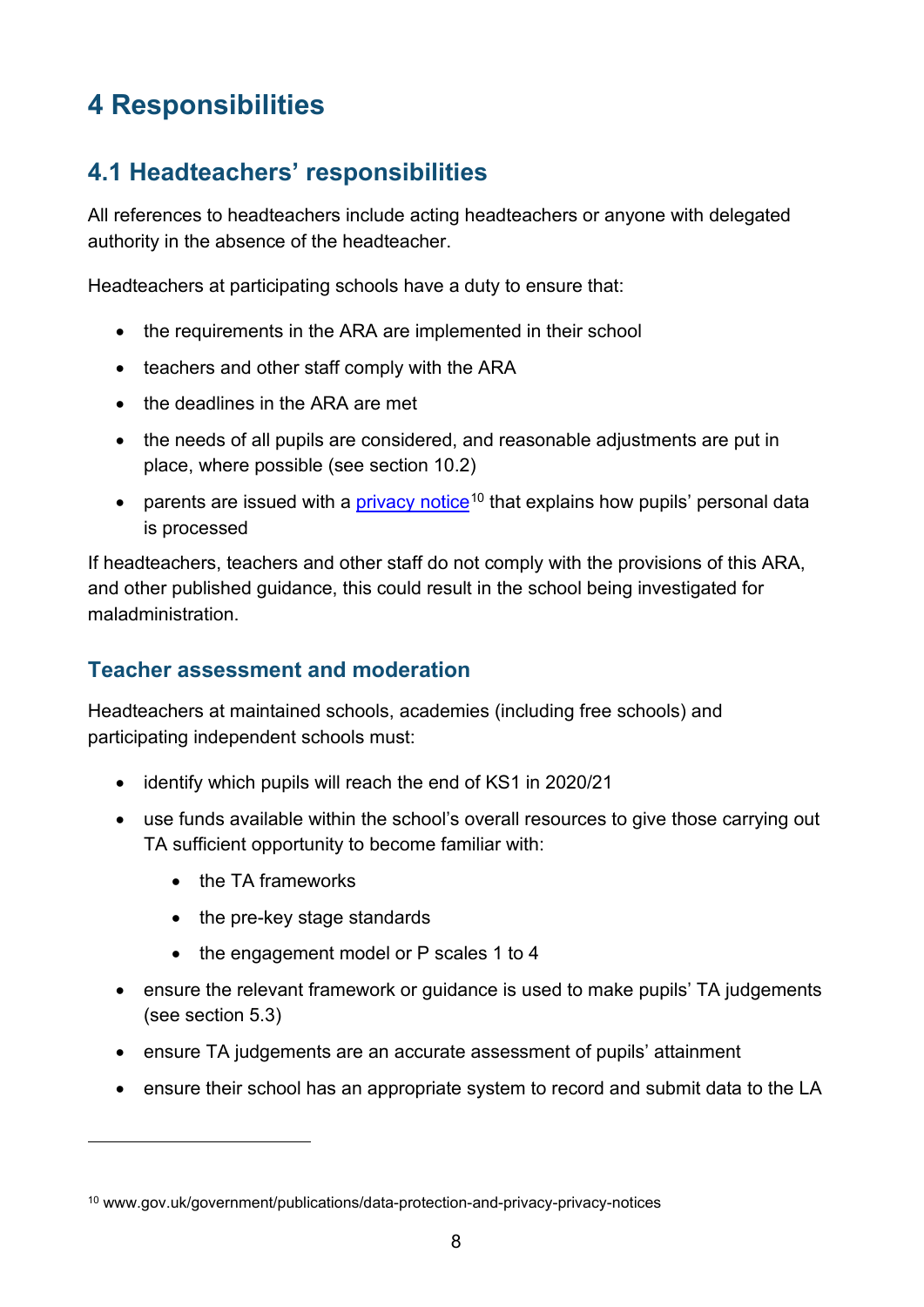- submit TA data to their geographical LA, for all pupils at the end of KS1, by Thursday 1 July
- notify STA of any issues that may have affected the integrity of the TA
- submit the KS1 HDF on the Primary Assessment Gateway by Thursday 1 July

Headteachers at academies must also have a written agreement in place with their chosen LA for external moderation of their KS1 TA. If they have selected a nongeographical LA, they must have reported this information to STA on the Primary Assessment Gateway, by Friday 20 November.

Headteachers at participating independent schools must issue a [privacy notice](http://www.gov.uk/government/publications/data-protection-and-privacy-privacy-notices)<sup>[11](#page-8-0)</sup> to the parents of any pupil taking the assessments. They must also have a written agreement in place with their chosen LA for external moderation of their KS1 TA. They must report this information to STA, on the Primary Assessment Gateway, by Friday 11 December.

#### **Key stage 1 headteacher's declaration form**

After submitting TA, the headteacher or a delegated member of staff must submit the KS1 HDF on the Primary Assessment Gateway, as detailed in article 4(7) of the [Education \(National Curriculum\) \(Key Stage 1 Assessment Arrangements\) \(England\)](https://www.legislation.gov.uk/uksi/2004/2783/contents/made)  [Order 2004](https://www.legislation.gov.uk/uksi/2004/2783/contents/made)<sup>12</sup>. This requirement applies to all maintained schools, including specialist provision schools, even if all pupils are working below the standard of the KS1 assessments or are unable to access them.

The form will be available from Monday 7 June and must be submitted by Thursday 1 July. Failure to complete the HDF by the deadline may result in a maladministration investigation.

If you cannot complete the HDF, or make any errors in your submission, you should notify the national curriculum assessments helpline on 0300 303 3013.

#### **Phonics screening check**

Headteachers at maintained schools and academies (including free schools) must:

- administer a past version of the phonics screening check to year 2 pupils (who have not previously taken it) and report their check scores to their geographical LA
- identify any year 2 pupils who have not met the expected standard and should take the check in June 2021

<span id="page-8-0"></span><sup>11</sup> www.gov.uk/government/publications/data-protection-and-privacy-privacy-notices

<span id="page-8-1"></span><sup>12</sup> www.legislation.gov.uk/uksi/2004/2783/contents/made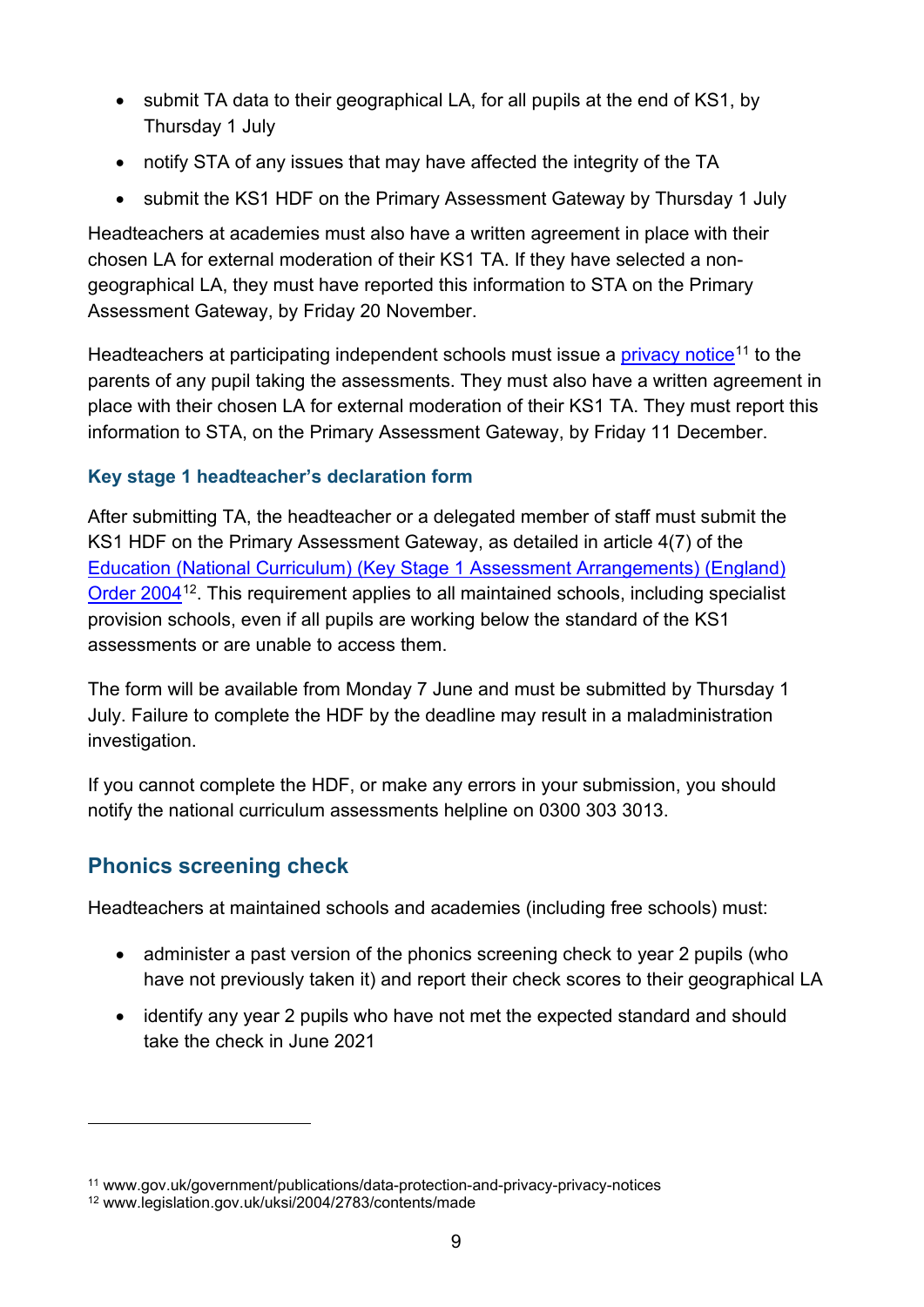- identify which pupils will reach the age of 6 before the end of the academic year (most pupils will be in year 1) and should take the check in June 2021
- ensure that any pupils in years 1 or 2 who do not meet the expected standard continue to receive support in phonics
- consider whether any pupils will need braille versions of the check in June 2021 and order them from the national curriculum assessments helpline on 0300 303 3013 by Tuesday 27 April
- consider whether any pupils will need modified versions of the check (excluding braille) and download them from the Primary Assessment Gateway during the check period in June 2021
- keep check materials secure and treat them as confidential until Monday 28 June
- ensure the check is administered once to each pupil within the check window starting on Monday 7 June
- ensure all check administrators are appropriately trained to administer and score the check according to the published guidance, and have viewed the training video
- ensure the check is administered by a check administrator known to the pupils
- ensure pupils' responses are scored accurately and consistently
- report any incident that affects the integrity, security or confidentiality of the check to STA
- comply with national data submission requirements by submitting check results to their geographical LA for all eligible pupils by the LA's deadline
- submit the phonics HDF on the Primary Assessment Gateway by Thursday 1 July

Headteachers at academies must also have a written agreement in place with their chosen LA for monitoring the phonics screening check and have informed STA if they intend to use a non-geographical LA by Friday 20 November.

#### **Phonics screening check headteacher's declaration form**

Headteachers or a delegated member of staff must submit the phonics screening check HDF on the Primary Assessment Gateway, as detailed in article 5A(1)(c) of the [Education \(National Curriculum\) \(Key Stage 1 Assessment Arrangements\) \(England\)](http://www.legislation.gov.uk/uksi/2004/2783/contents/made)  [Order 2004](http://www.legislation.gov.uk/uksi/2004/2783/contents/made)[13.](#page-9-0)

The HDF confirms that phonics screening checks were administered and scored according to the published guidance or that any issues were reported to STA. The form

<span id="page-9-0"></span><sup>13</sup> www.legislation.gov.uk/uksi/2004/2783/contents/made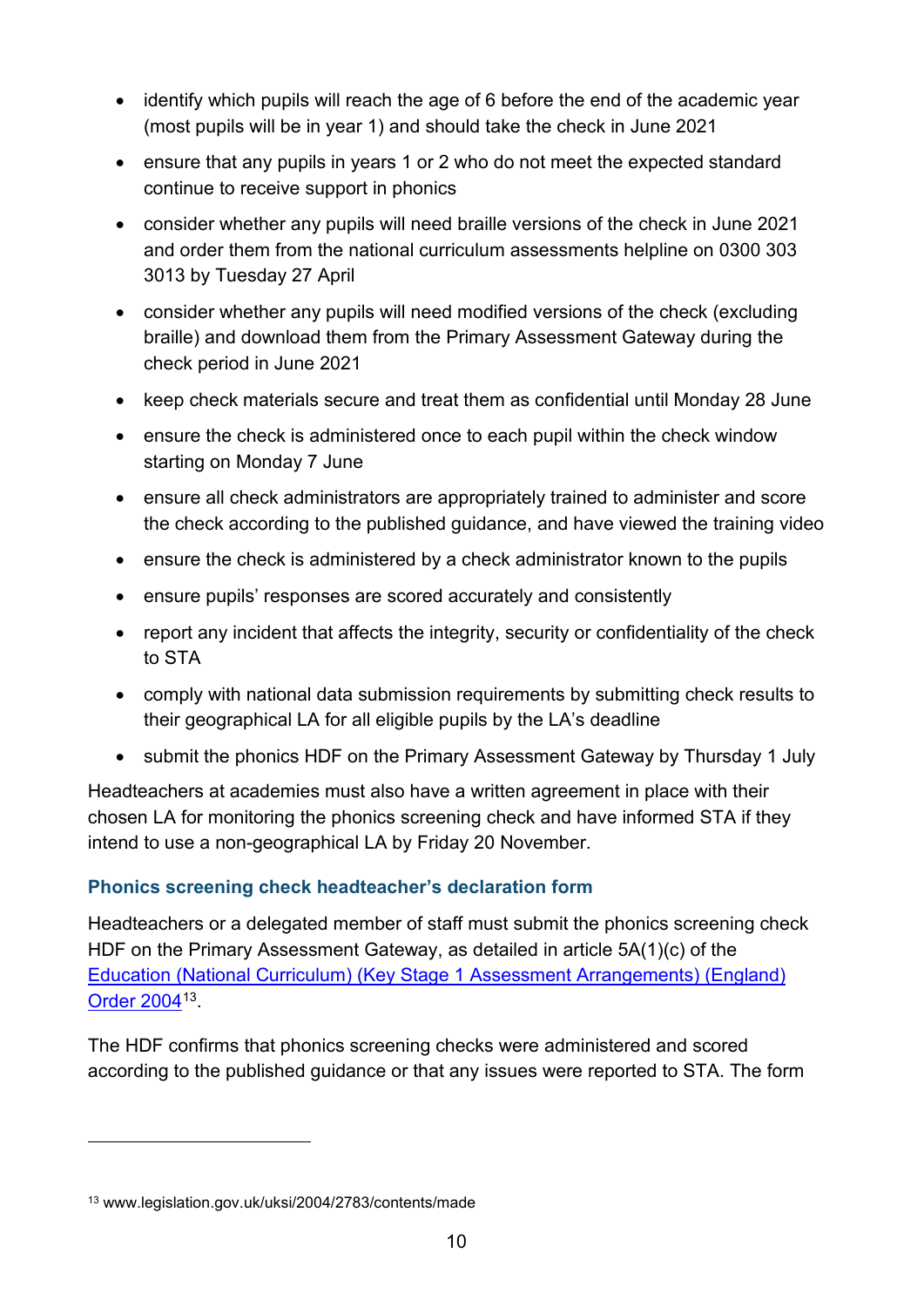will be available from Monday 7 June and must be completed by Thursday 1 July. Failure to complete the HDF by the deadline may result in a maladministration investigation.

If you cannot complete the HDF, or make any errors in your submission, you should notify the national curriculum assessments helpline on 0300 303 3013.

## <span id="page-10-0"></span>**4.2 Local authorities' responsibilities**

LAs must take reasonable steps to ensure that participating schools follow the guidance in this ARA. This also applies to academies and participating independent schools that have an agreement in place with the LA.

LAs should ensure that participating schools:

- understand and follow the statutory requirements set out in this ARA, as well as any funding agreement requirements
- are offered support on all aspects of assessment at KS1
- are aware of the need to store phonics screening check materials securely
- have an electronic system to submit their data
- are given instructions on how to submit their data (to their geographical LA)
- are aware of their deadlines to submit data
- meet the requirements for transferring records between schools, including the completion of the [common transfer file](http://www.gov.uk/government/collections/common-transfer-file)<sup>[14](#page-10-1)</sup> (CTF) as noted in the Education (Pupil [Information\) \(England\) Regulations 2005](http://www.legislation.gov.uk/uksi/2005/1437/made)[15](#page-10-2)

#### **Teacher assessment and moderation**

Responsibilities include:

- arranging a robust programme of moderation to ensure that all schools they are responsible for are moderated at least once every 4 years (excluding 2020), or more frequently, to validate TA judgements (see section 5.6)
- following the quide to submitting data<sup>[16](#page-10-3)</sup> to collect TA, quality assure and submit to DfE using COLLECT by Friday 23 July

<span id="page-10-1"></span><sup>14</sup> www.gov.uk/government/collections/common-transfer-file

<span id="page-10-2"></span><sup>15</sup> www.legislation.gov.uk/uksi/2005/1437/made

<span id="page-10-3"></span><sup>16</sup> www.gov.uk/guidance/key-stage-1-assessments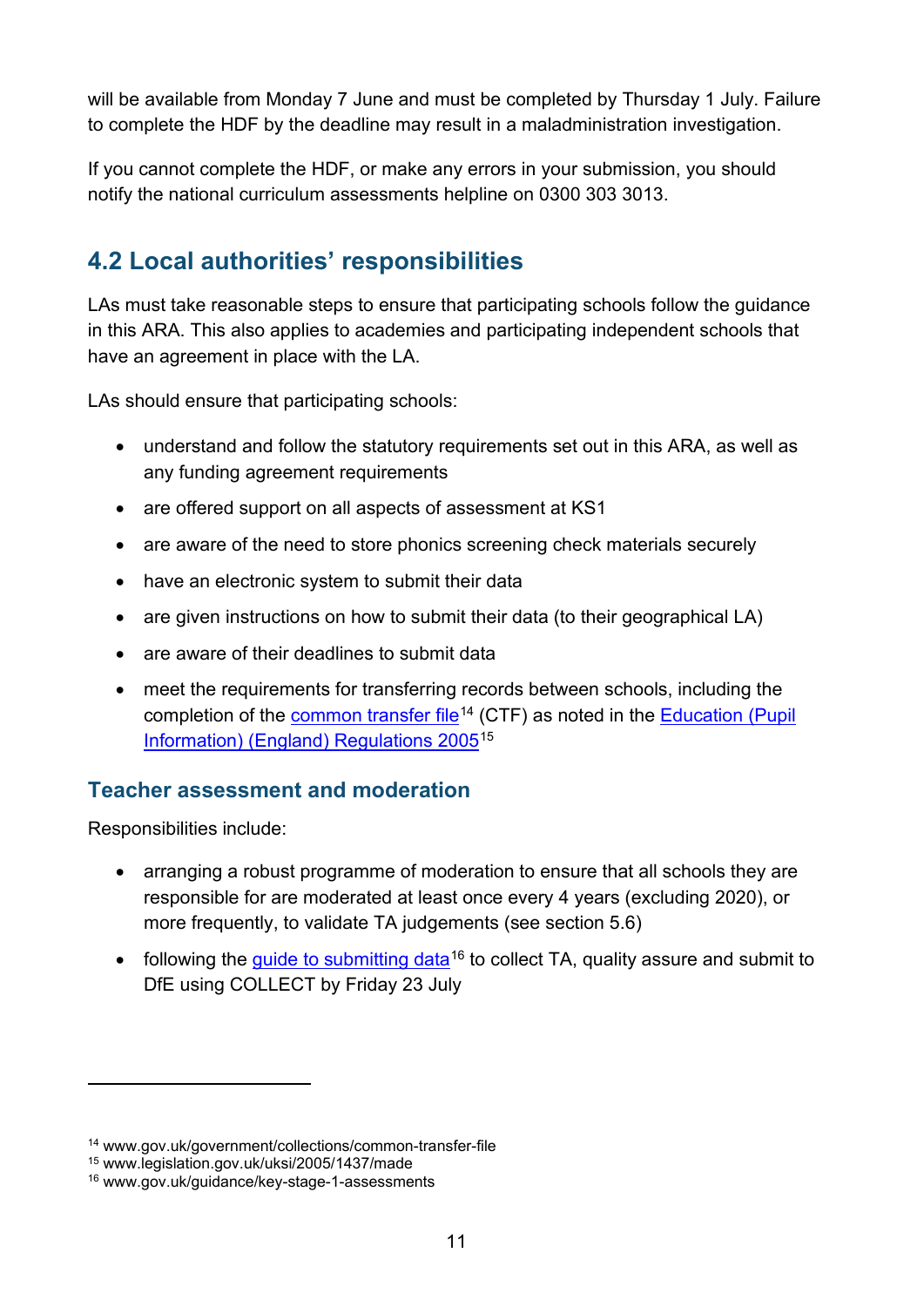- informing STA of irregularities within any school's submitted TA data and discussing next steps to take
- moderating participating independent schools in the first year they opt in and then at least once every 4 years (excluding 2020)

#### **Phonics screening check**

Responsibilities include:

- ensuring training and advice is available to schools on all aspects of the check
- making unannounced monitoring visits to a sample of schools participating in the June 2021 check (see section 6.6)
- informing STA of any irregularities, which could result in the school being investigated for maladministration
- following the phonics data collection and submission quidance<sup>[17](#page-11-3)</sup> to collect results, quality assure and submit data to DfE

## <span id="page-11-0"></span>**4.3 Teachers' responsibilities**

Teachers must comply with the provisions of this ARA when carrying out assessment and reporting functions. If teachers do not comply with the provisions of this ARA, this could result in the school being investigated for maladministration.

## <span id="page-11-1"></span>**4.4 Governing bodies' responsibilities**

Governing bodies of maintained schools and proprietors of participating independent schools must carry out their functions to ensure that the KS1 national curriculum assessments are administered in their school according to this ARA.

## <span id="page-11-2"></span>**4.5 Academy trusts' responsibilities**

An academy's funding agreement will usually require the academy trust to ensure that the KS1 national curriculum assessments are administered in the school according to this ARA.

<span id="page-11-3"></span><sup>17</sup> www.gov.uk/guidance/phonics-screening-check-data-collection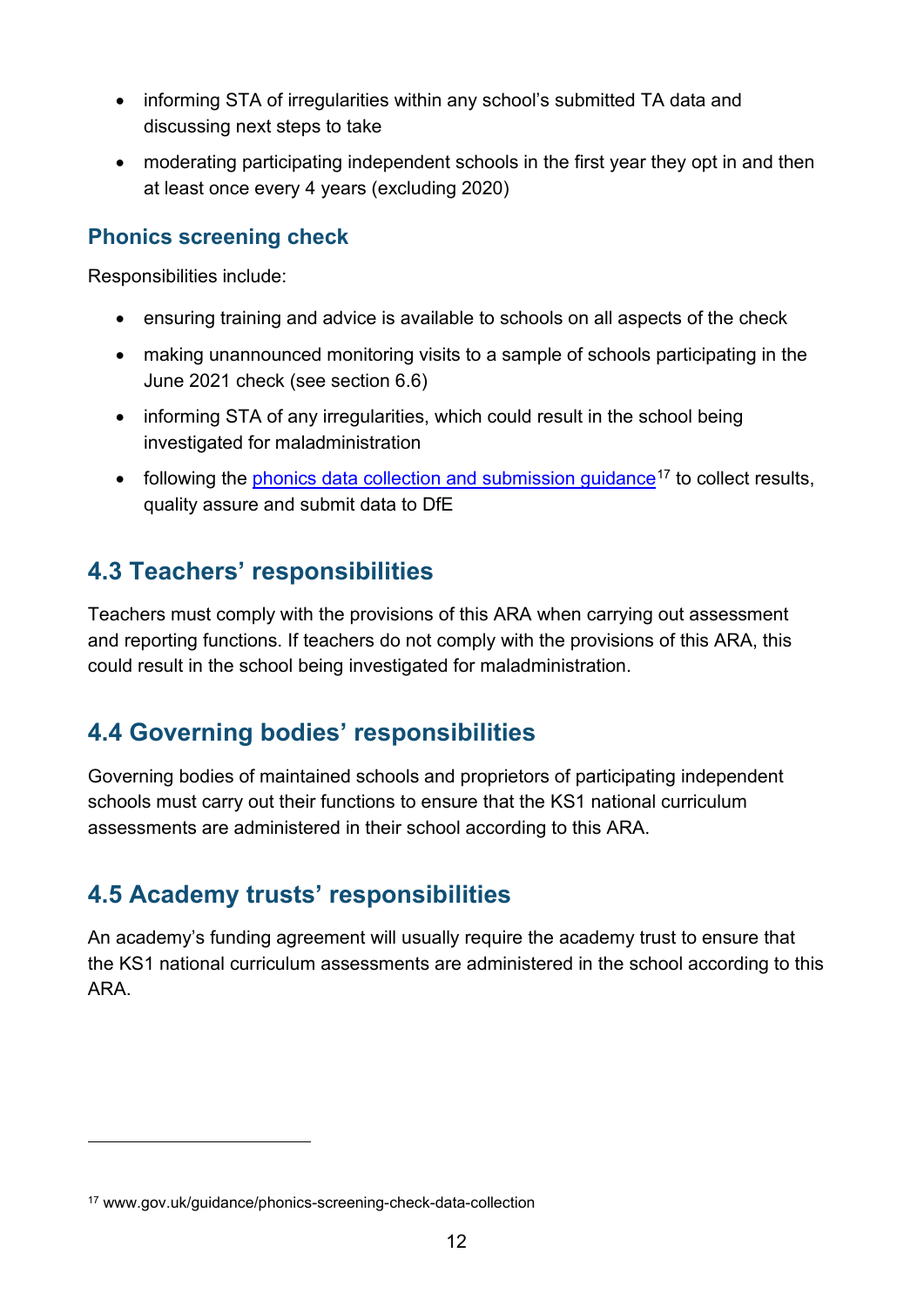# <span id="page-12-0"></span>**5 Teacher assessment**

In 2021, teachers can choose to administer past KS1 test papers to help inform their TA judgements, but there is no requirement to do so. Schools do not need to make or submit TA judgements for pupils in science (see section 2.1).

## <span id="page-12-1"></span>**5.1 Overview of teacher assessment**

TA is based on a broad range of evidence from across the curriculum and knowledge of how a pupil has performed over time and in a variety of contexts. It is carried out as part of teaching and learning. Teachers must consider the pupil's written, practical and oral classwork.

Teachers may not be able to provide a full TA judgement for some pupils, for example, if they have recently arrived from overseas or because of long periods of absence. Schools will still need to include these pupils when they submit their TA data.

## <span id="page-12-2"></span>**5.2 What teachers must assess**

This table shows which TA judgements are required, depending on the subject and standard at which the pupil is working. [Exemplification materials](https://www.gov.uk/government/collections/key-stage-1-teacher-assessment)<sup>[18](#page-12-3)</sup> are available to help teachers make their judgements if additional guidance is needed.

| Key stage 1 standard                                                                                                           | <b>Guidance</b>                            | <b>English</b><br>reading | <b>Maths</b> | <b>English</b><br>writing | <b>Science</b> |
|--------------------------------------------------------------------------------------------------------------------------------|--------------------------------------------|---------------------------|--------------|---------------------------|----------------|
| Pupils working at the<br>standard of the<br>national curriculum<br>assessments                                                 | TA<br>frameworks <sup>19</sup>             | Yes                       | Yes          | Yes                       | No             |
| Pupils working below<br>the standard of the<br>national curriculum<br>assessments and<br>engaged in subject-<br>specific study | Pre-key stage<br>1 standards <sup>20</sup> | Yes                       | Yes          | Yes                       | N/A            |

For details of how to assess pupils working below the standard of national curriculum assessments and not yet engaged in subject-specific study, see section 5.5.

<span id="page-12-3"></span><sup>18</sup> www.gov.uk/government/collections/key-stage-1-teacher-assessment

<span id="page-12-4"></span><sup>19</sup> www.gov.uk/government/publications/teacher-assessment-frameworks-at-the-end-of-key-stage-1

<span id="page-12-5"></span><sup>20</sup> www.gov.uk/government/publications/pre-key-stage-1-standards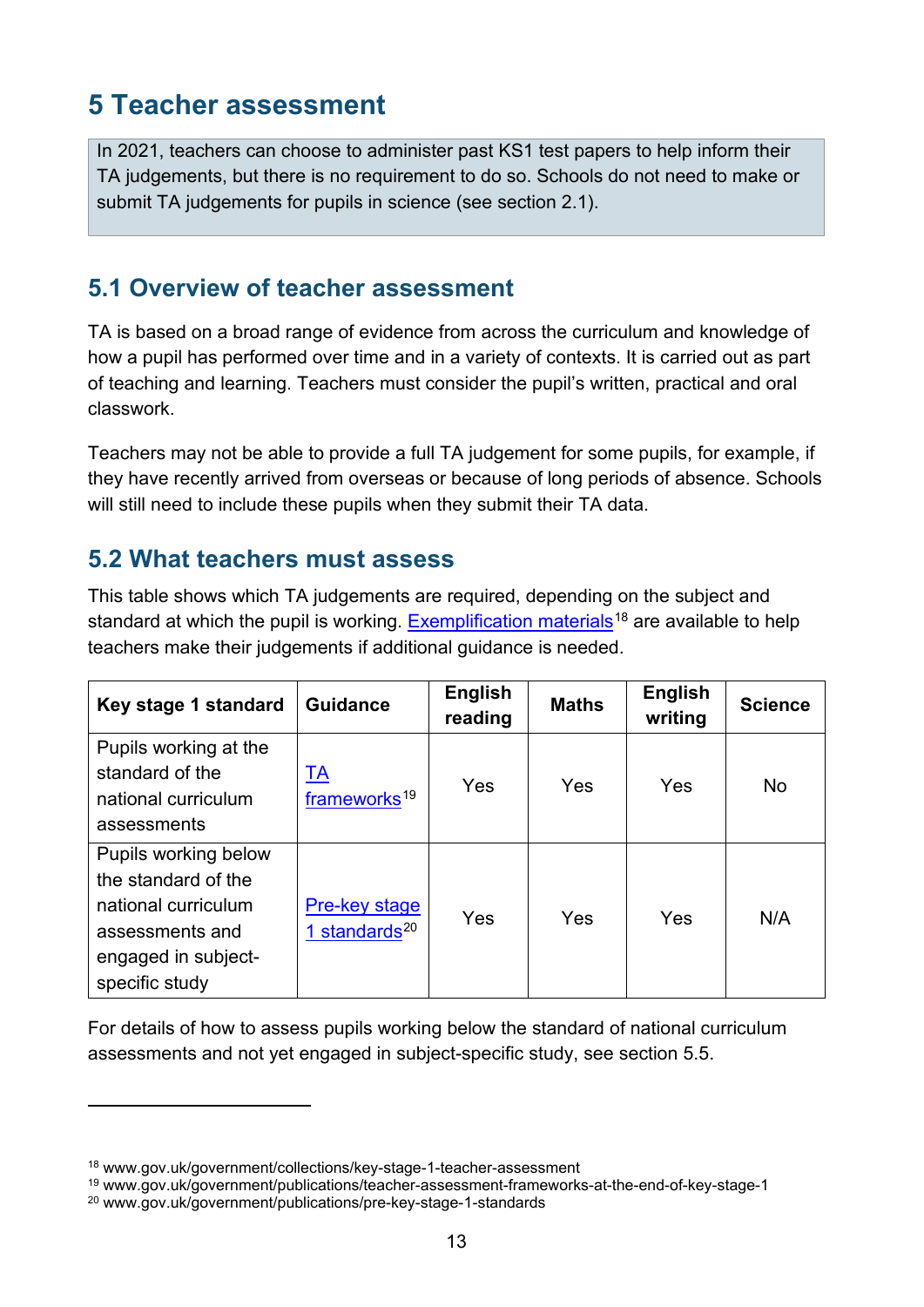## <span id="page-13-0"></span>**5.3 Teacher assessment frameworks**

The TA frameworks must be used to assess pupils who have completed the KS1 programmes of study in English reading, English writing and mathematics, and are working at the standard of the national curriculum assessments.

The frameworks contain 'pupil can' statements. Teachers should follow the specific guidance for each subject in the frameworks when making their judgements. Teachers should be confident that pupils have met the standards preceding the one at which they judge them to be working. However, they are not required to have specific evidence for the preceding standards. Pupils' work that demonstrates meeting a standard is sufficient to show they are working above the preceding standards.

The English reading, English writing and mathematics frameworks contain 3 standards:

- working towards the expected standard
- working at the expected standard
- working at greater depth

Pupils who have not completed the programme of study or are not yet 'working towards the expected standard' should be assessed using the pre-key stage standards (see section 5.4).

## <span id="page-13-1"></span>**5.4 Pre-key stage standards**

Pre-key stage standards must be used for statutory assessment of pupils at the end of KS1 who are working below the standard of national curriculum assessments and engaged in subject-specific study. They should also be used to assess pupils who:

- have not completed the KS1 programmes of study
- are working below the standard of national curriculum assessments because they cannot communicate in English (and are engaged in subject-specific study)

The pre-key stage standards follow the same principles as the TA frameworks. They each contain 'pupil can' statements for teachers to assess against, providing evidence to show that pupils have met the standard they have been awarded. Teachers should follow the specific guidance for each subject when making their judgements.

The pre-key stage 1 standards for English reading, English writing and mathematics are:

- Standard 4
- Standard 3
- Standard 2
- Standard 1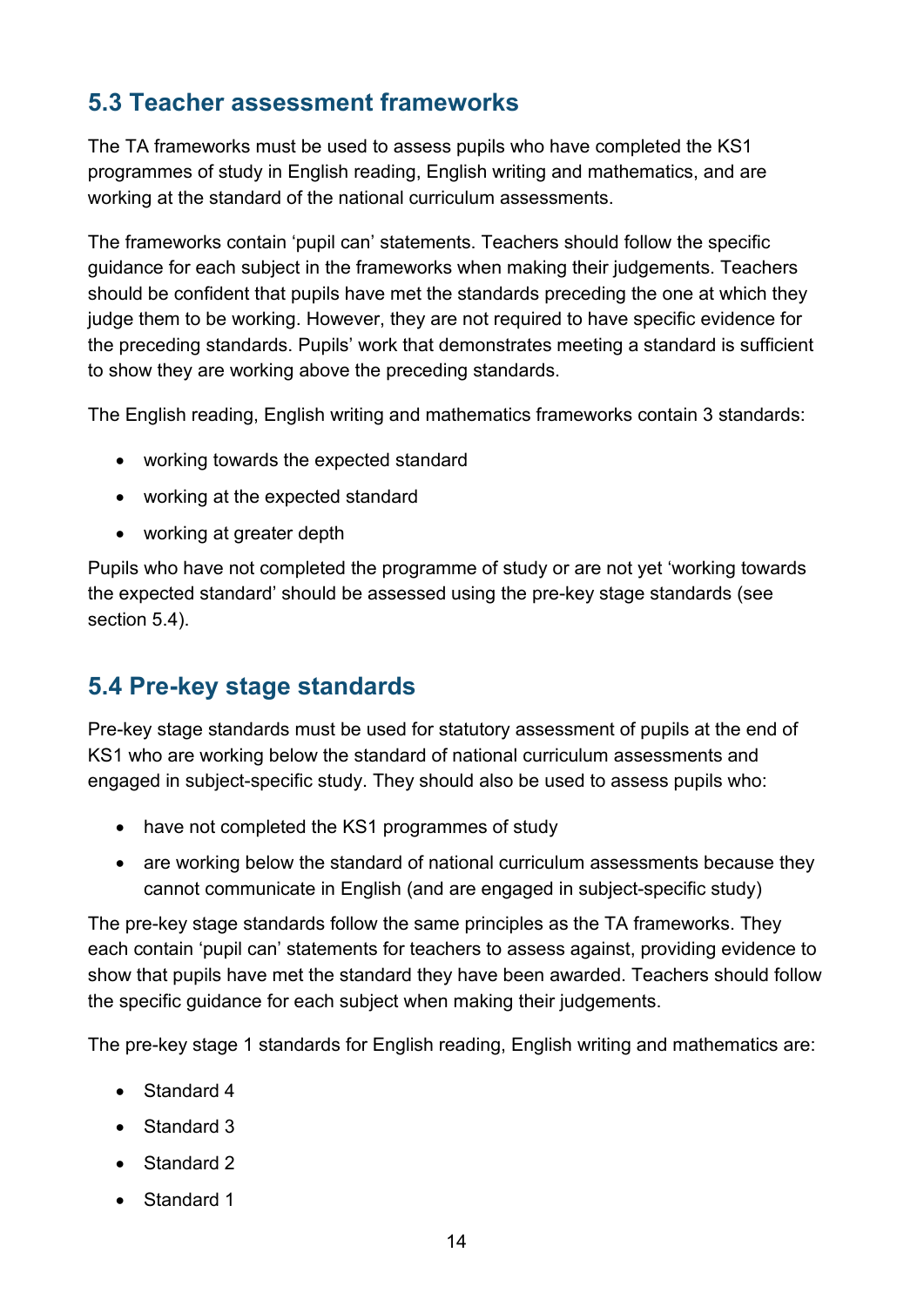## <span id="page-14-0"></span>**5.5 Engagement model and P scales 1 to 4**

In 2020/21, if a pupil is working below the standard of national curriculum assessments and not yet engaged in subject-specific study, their outcome can be reported using the [engagement model](https://www.gov.uk/government/publications/the-engagement-model)<sup>[21](#page-14-2)</sup> or P scales 1 to  $4^{22}$  $4^{22}$  $4^{22}$ .

Schools that have implemented the engagement model can report which pupils they have assessed using the model. Schools that need more time to implement the engagement model have the option to use P scales in 2020/21.

A school can use the engagement model and P scales, if required, but an individual pupil cannot be assessed using both. For example, one pupil may be assessed using the engagement model, and another may be assessed using P scales within the same school.

## <span id="page-14-1"></span>**5.6 External moderation of teacher assessment**

We are keeping the coronavirus situation under close review and, if indicators show face to face moderation activities are not going to be possible in June, we will publish further guidance in spring 2021.

External moderation is statutory. It gives confidence that schools' TA judgements for KS1 English reading, English writing and mathematics are accurate and consistent with national standards, as specified in the TA frameworks and exemplification materials.

LAs will inform schools on, or after, Friday 21 May if they are going to receive an external moderation visit. LAs will carry out moderation visits from Tuesday 8 June to Thursday 1 July.

[TA guidance](https://www.gov.uk/government/publications/key-stage-1-teacher-assessment-guidance)<sup>[23](#page-14-4)</sup> includes details of the moderation process and how visits are carried out. Headteachers and LAs must refer to the guidance to ensure that the essential requirements are met and that robust moderation processes are followed.

#### **Local authorities**

LAs are required to externally moderate at least 25% of maintained schools. They are also expected to externally moderate at least 25% of academies and participating independent schools that opt into the LA's external moderation provision. LAs must

<span id="page-14-2"></span><sup>21</sup> www.gov.uk/government/publications/the-engagement-model

<span id="page-14-3"></span><sup>22</sup> www.gov.uk/government/publications/p-scales-attainment-targets-for-pupils-with-sen

<span id="page-14-4"></span><sup>23</sup> www.gov.uk/government/publications/key-stage-1-teacher-assessment-guidance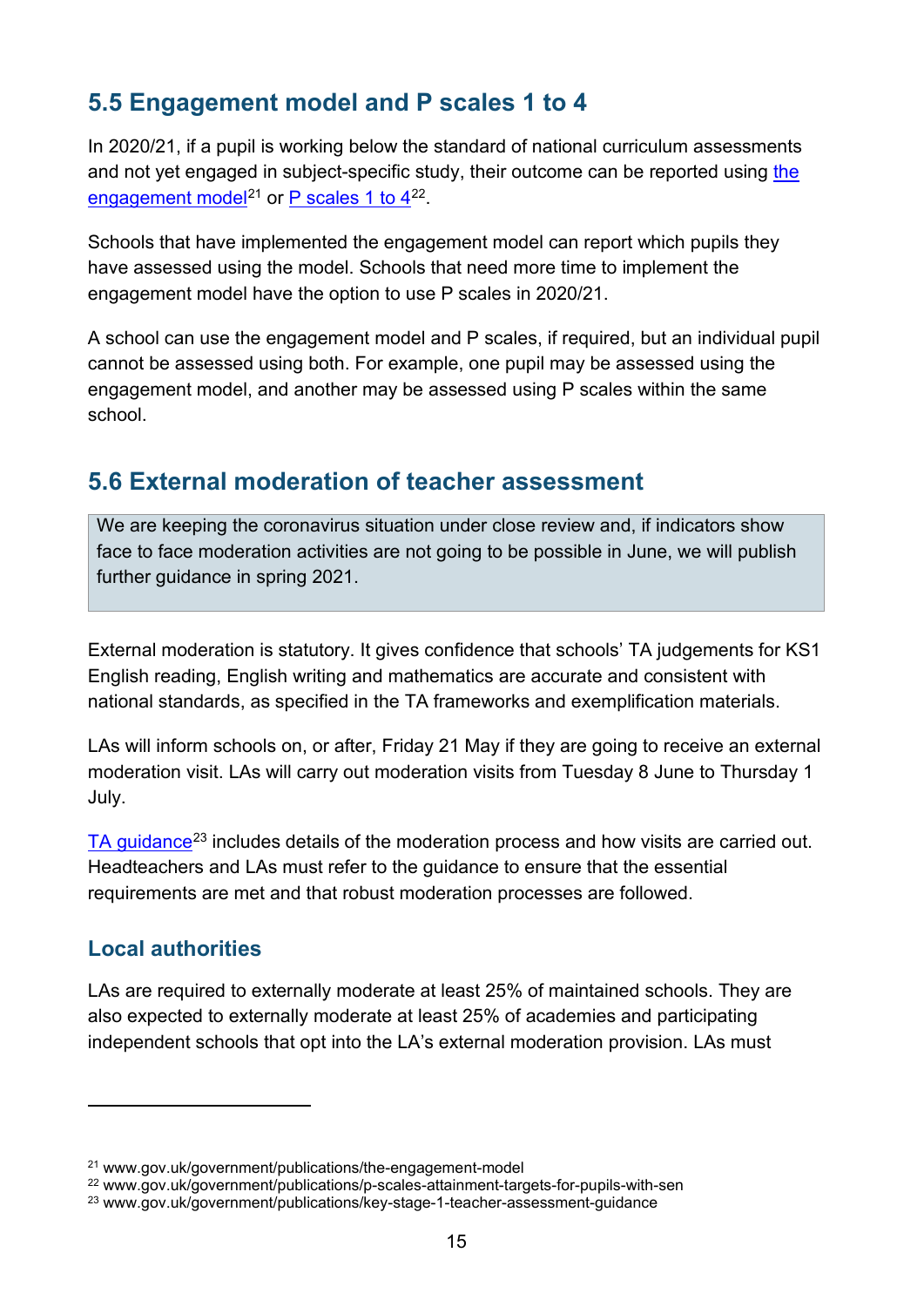ensure all schools they are responsible for are moderated at least once every 4 years (excluding 2020), or more frequently if required.

#### **Academies (including free schools)**

Academies must choose which LA is responsible for external moderation of their KS1 TA. They must have a written agreement in place with their chosen LA and should have informed STA on the Primary Assessment Gateway, by Friday 20 November, if they intend to use a non-geographical LA. STA assumes academies are being moderated by their geographical LA, unless informed otherwise.

If a school became an academy on, or after 2 September 2020, they will be part of their geographical LA's arrangements for external moderation of their TA and cannot select an alternate LA until the 2021/22 academic year.

Academies may be charged for this service and should ensure costs for all moderation activities, including potential re-moderation, are agreed with the LA in advance. They must give the LA the record and outcome of their most recent external moderation visit.

Funding for these activities is paid directly to the geographical LA in the first year following conversion to an academy. Subsequent payments are made directly to the academy every 4 years.

If an academy fails to make a written agreement with an LA to undertake external moderation of their KS1 TA, this information will be passed to Ofsted and may result in a maladministration investigation by STA.

#### **Independent schools**

Participating independent schools must have a written agreement in place with their chosen LA that will complete external moderation of their TA. An independent school can only claim that its results are comparable with national or local results if it has taken part in the LA external moderation process and has been moderated in the first year of participation.

Participating independent schools must also follow the same STA guidance, quality assurance and maladministration processes as maintained schools and academies if they wish to make these comparisons.

#### **Funding for external moderation**

Academies should continue to fund external moderation through their general annual grant funding allocation, as in previous years.

LAs should factor in the costs of re-moderation activities at the beginning of the year as part of the funding that they retain centrally for maintained schools. They should not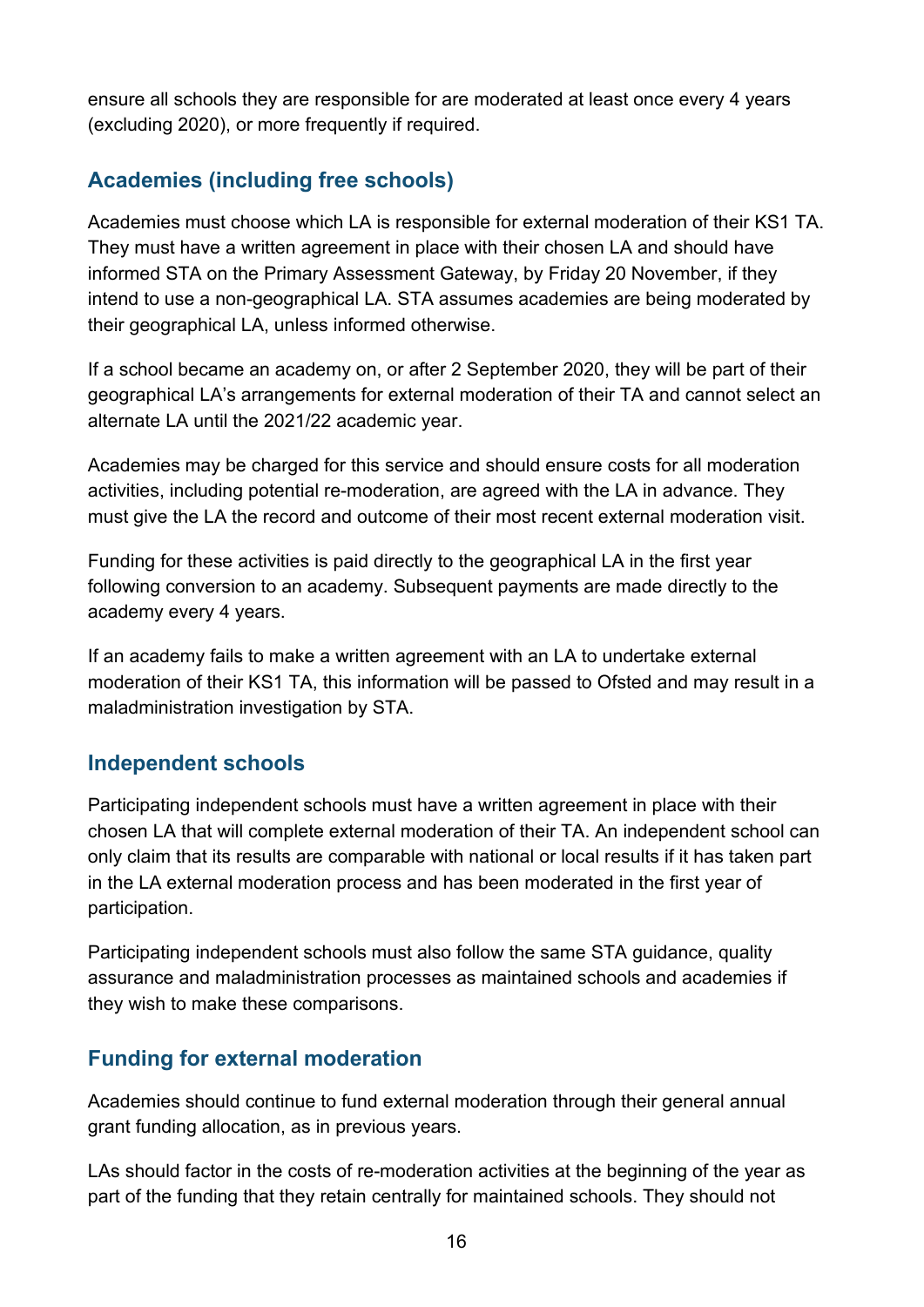place additional charges on schools for appeals or re-moderation of TA judgements. The TA guidance provides further details about re-moderation of TA judgements.

Further information on retaining funding can be found in the [Pre-16 schools funding:](https://www.gov.uk/government/publications/pre-16-schools-funding-local-authority-guidance-for-2020-to-2021)  [guidance for 2020 to 2021: Operational guide](https://www.gov.uk/government/publications/pre-16-schools-funding-local-authority-guidance-for-2020-to-2021)<sup>24</sup>. Further information about the provision of services and facilities by LAs can be found in the [Schemes for financing schools](https://www.gov.uk/government/publications/schemes-for-financing-schools)<sup>[25](#page-16-4)</sup>.

## <span id="page-16-0"></span>**5.7 Submitting teacher assessment**

Maintained schools, academies and participating independent schools must submit TA data for pupils at the end of KS1 to their geographical LA by Thursday 1 July. Schools that choose to assess pupils using the engagement model or P scales are also expected to submit data for these pupils.

## <span id="page-16-1"></span>**5.8 Pupils who change schools**

If a pupil changes school:

- before Tuesday 4 May the receiving school must submit TA data for them
- on, or after, Tuesday 4 May the previous school must submit TA data for them

If a pupil arrives from a non-participating school or was electively home educated (EHE), the receiving school should assess the pupil and submit data for them. If the pupil arrives on, or after, 1 June 2021 data is not required.

#### <span id="page-16-2"></span>**5.9 Standardisation and approval to moderate for local authorities**

Standardisation exercises are used to gain STA approval to moderate and are undertaken annually. The usual approach to  $TA$  standardisation<sup>[26](#page-16-5)</sup> has been suspended for 2021.

Approval to moderate will be granted by STA in the following order of precedence:

- 1. Approved moderators from 2019/20 (this should cover the vast majority) and approved moderators from the autumn 2020 standardisation exercise.
- 2. Approved moderators from 2018/19 who did not attempt a standardisation exercise in 2019/20.

<span id="page-16-3"></span><sup>&</sup>lt;sup>24</sup> www.gov.uk/government/publications/pre-16-schools-funding-local-authority-guidance-for-2020-to-2021 <sup>25</sup> www.gov.uk/government/publications/schemes-for-financing-schools

<span id="page-16-5"></span><span id="page-16-4"></span><sup>26</sup> www.gov.uk/guidance/teacher-assessment-moderation-standardisation-and-training-process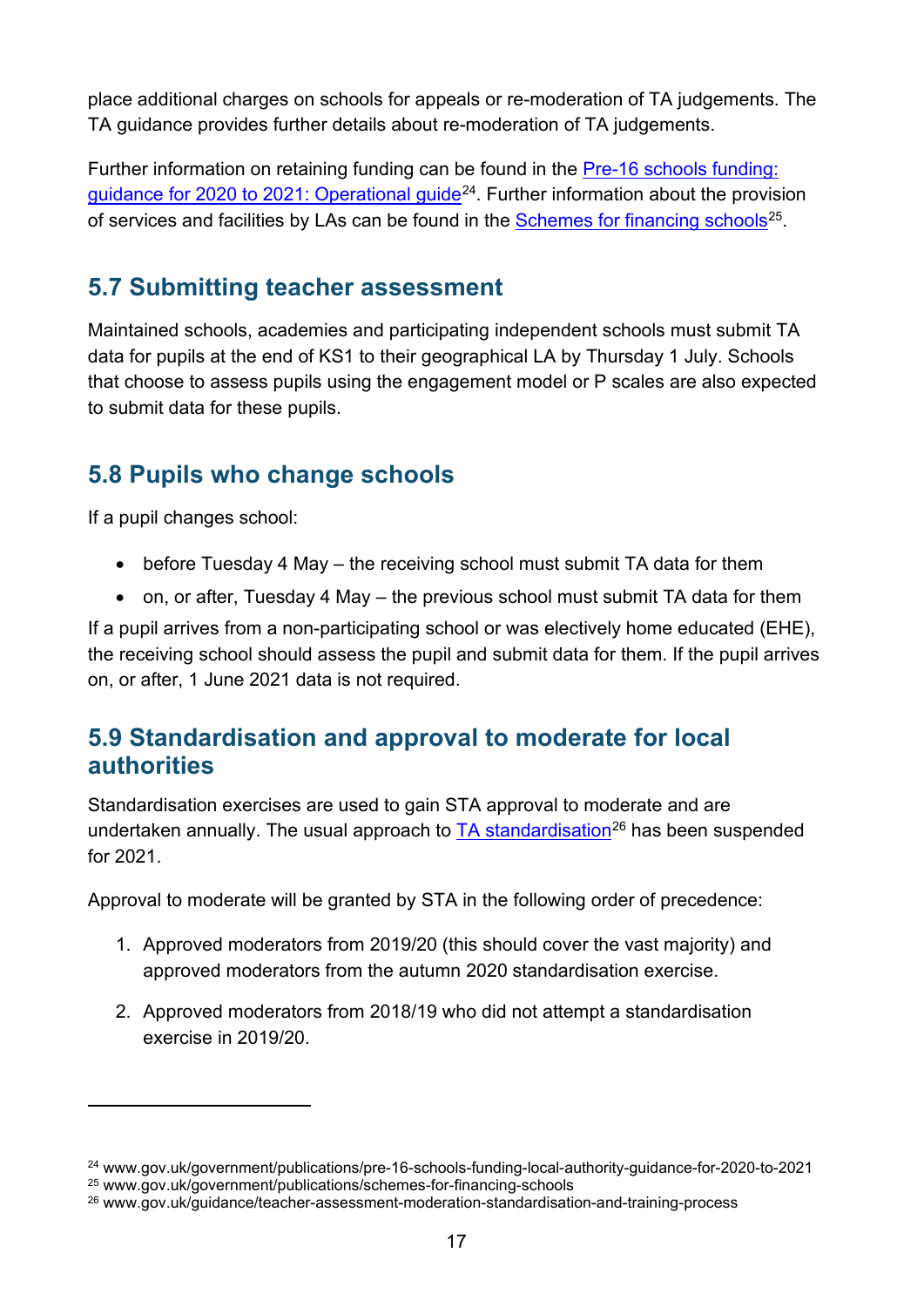3. Approved moderators from 2018/19 who were unsuccessful in 2019/20 standardisation. These moderators must be cognisant of the issued commentaries, have had a discussion with their moderation manager and the moderation manager must have confidence in the moderator's ability to make accurate judgments.

LAs should compile their list of approved moderators based on this order of precedence and note it in their moderation plans.

## <span id="page-17-0"></span>**5.10 How teacher assessment will be used**

DfE does not make school-level results for KS1 TA available publicly. They are used as the baseline for [measuring progress between KS1 and KS2](http://www.gov.uk/government/publications/primary-school-accountability)[27.](#page-17-1)

Results will be available in [Analyse School Performance](http://www.analyse-school-performance.service.gov.uk/)<sup>[28](#page-17-2)</sup> and schools will also have access to [national and LA results](https://www.gov.uk/government/statistics/phonics-screening-check-and-key-stage-1-assessments-england-2019)<sup>[29](#page-17-3)</sup> to allow them to benchmark their pupils' performance.

<span id="page-17-1"></span><sup>27</sup> www.gov.uk/government/publications/primary-school-accountability

<span id="page-17-2"></span><sup>28</sup> www.analyse-school-performance.service.gov.uk

<span id="page-17-3"></span><sup>29</sup> www.gov.uk/government/statistics/phonics-screening-check-and-key-stage-1-assessments-england-2019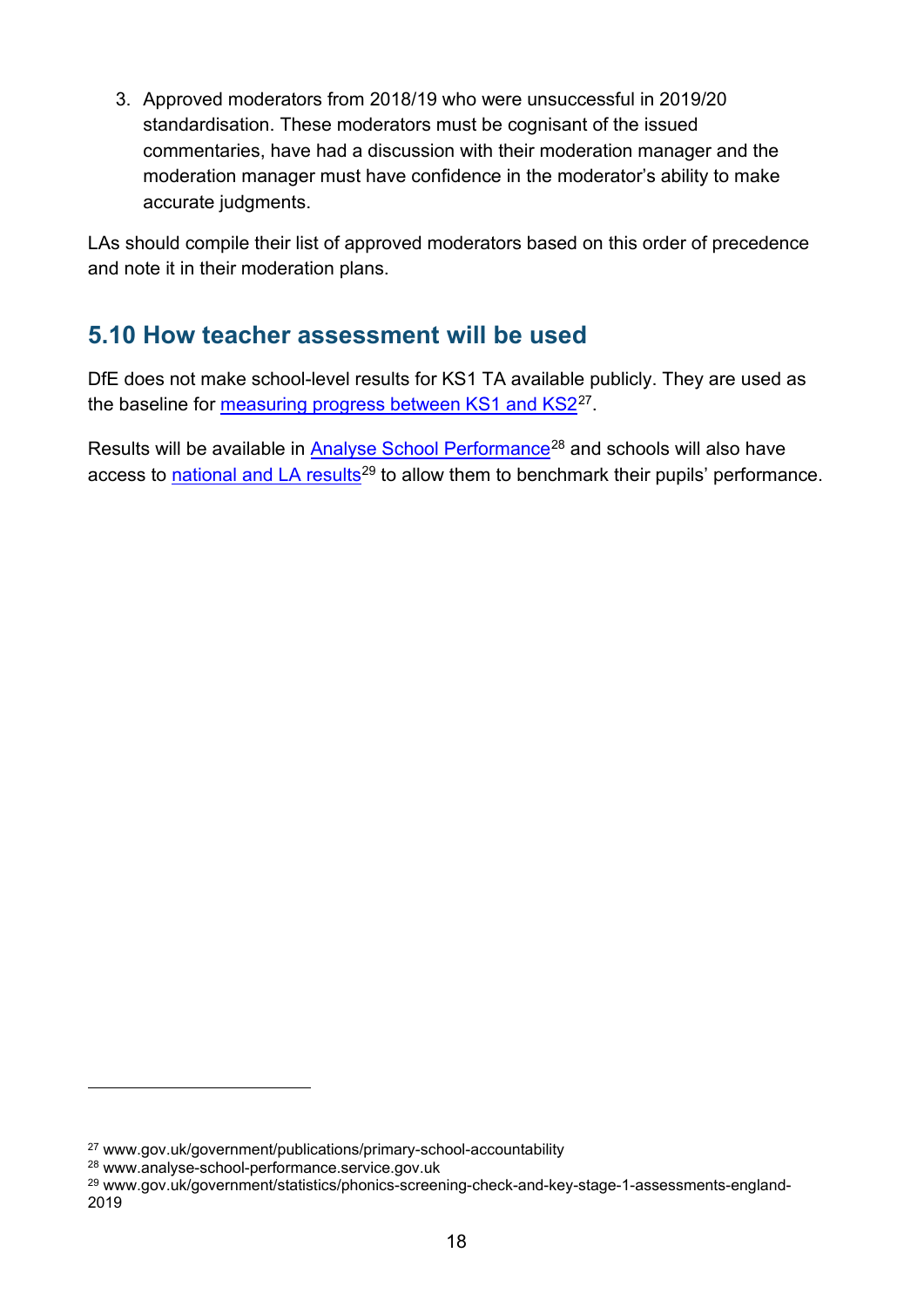# <span id="page-18-0"></span>**6 Phonics screening check**

## <span id="page-18-1"></span>**6.1 Overview of the check**

The phonics screening check is designed to confirm whether pupils have learnt phonic decoding to an appropriate standard. It will identify pupils who need extra help to improve their decoding skills. The check consists of 20 real words and 20 pseudo-words that pupils read aloud to the check administrator.

This section of the ARA relates to the phonics screening check in June 2021. Arrangements for schools [administering the check to year 2 pupils](https://www.gov.uk/government/publications/key-stage-1-administering-the-phonics-screening-check-to-year-2-pupils)<sup>[30](#page-18-3)</sup> have been published separately.

## <span id="page-18-2"></span>**6.2 Check participation**

Participation in the check depends on the type of school (see section 10.1). Schools do not need to register pupils for the check.

#### **Pupils who should take the check**

Unless the exceptions below apply, all pupils who have reached the age of 6 by the end of the academic year (most pupils will be in year 1) must take the check in June 2021. This includes pupils registered at maintained nursery schools who will reach the age of 6 before the end of the academic year.

Pupils who will have reached the age of 7 by the end of the academic year (most pupils will be in year 2) must also take the check in June 2021, if they have not previously met the expected standard.

#### **Pupils who should not take the check**

Pupils should not take the check if any of the following apply:

- they have shown no understanding of grapheme-phoneme correspondences
- they have recently moved to the country and are unable to understand letters and sounds in English
- they use British Sign Language or other sign-supported communication, such as communication boards, to spell out individual letters

<span id="page-18-3"></span><sup>30</sup> www.gov.uk/government/publications/key-stage-1-administering-the-phonics-screening-check-to-year-2 pupils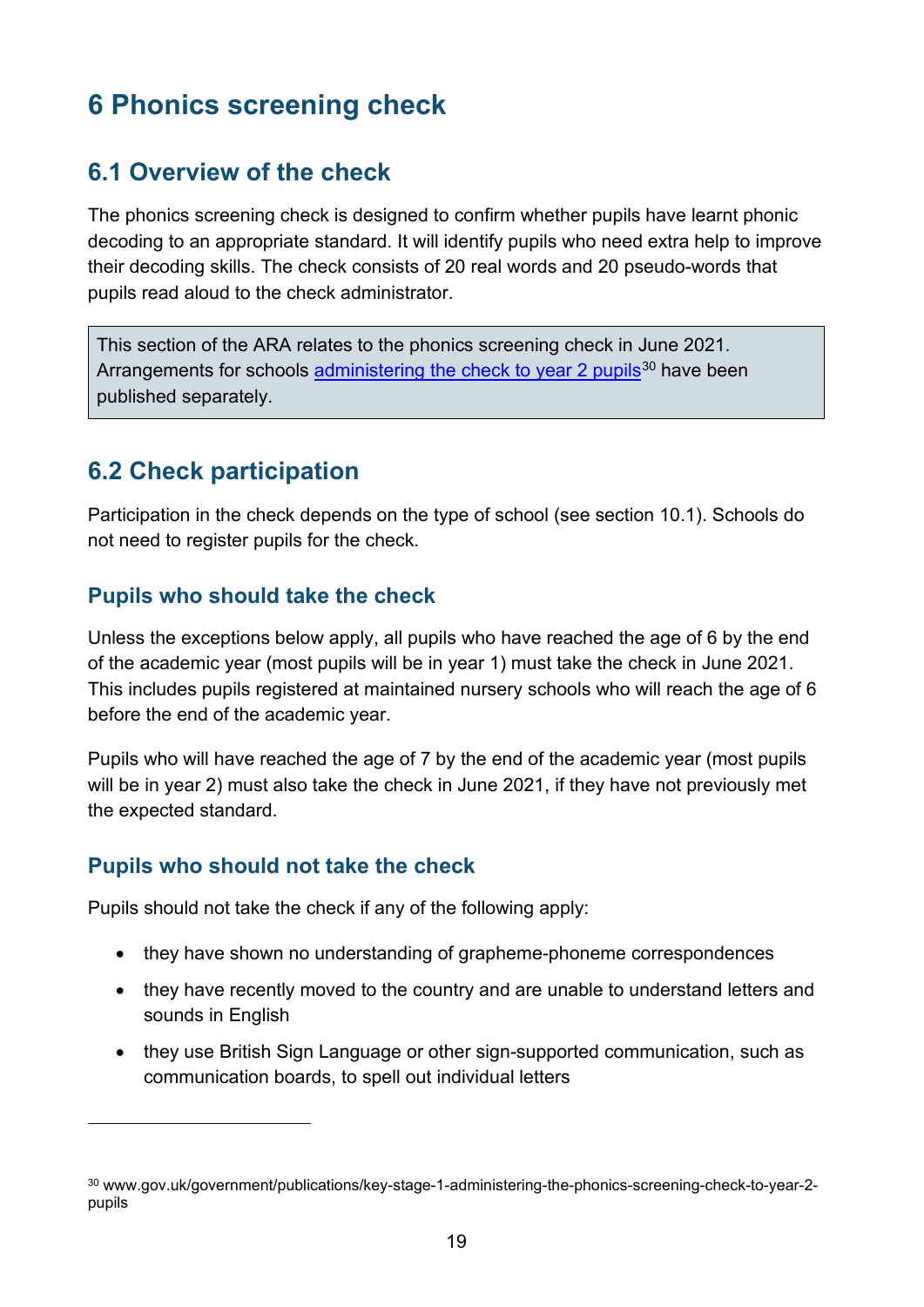- they are mute, or selectively mute
- they have been absent during the check window if a pupil does not take the check during this period and returns to school after Friday 25 June, they must be recorded as absent
- they have not completed the first year of the KS1 English programme of study

When making decisions about which pupils should take the check, headteachers should consider the disruption to teaching due to coronavirus. In most cases, year 1 pupils should take the check, even if they have not covered the first year of the KS1 English programme of study in the usual way.

#### **Decisions on participation in the check**

Headteachers make the final decision about whether it is appropriate for a pupil to take the check. In any instances when pupils are not entered for the check, schools should explain their decision to the pupil's parents. If appropriate, they should provide the parents with documentary evidence to support their decision. Where the decision has been made not to administer the check to a pupil, schools should also explain how they are helping the pupil to learn to decode using phonics.

Schools must submit data for all pupils including those who do not take the check. Pupils who do not take the check should be marked as 'D' (headteacher decided it was inappropriate for the pupil to take the check).

## <span id="page-19-0"></span>**6.3 Check materials**

Schools do not need to order standard materials for the check in June 2021. Materials are sent to schools (including special schools, PRUs and secure units) based on data from the school census. Schools can notify STA if they do not need phonics materials on the Primary Assessment Gateway.

Braille materials should be ordered from the national curriculum assessments helpline on 0300 303 3013 by Tuesday 27 April.

Schools will receive check materials, including any braille orders, in the week beginning Monday 17 May. If schools have not received their check materials by Friday 21 May, they should contact the national curriculum assessments helpline on 0300 303 3013.

#### **Additional materials**

Schools can download check materials from the Primary Assessment Gateway from Monday 7 June. This includes the mark sheet and modified versions (excluding braille), including Word versions with colour images, Word versions with black and white images, and Word versions without images.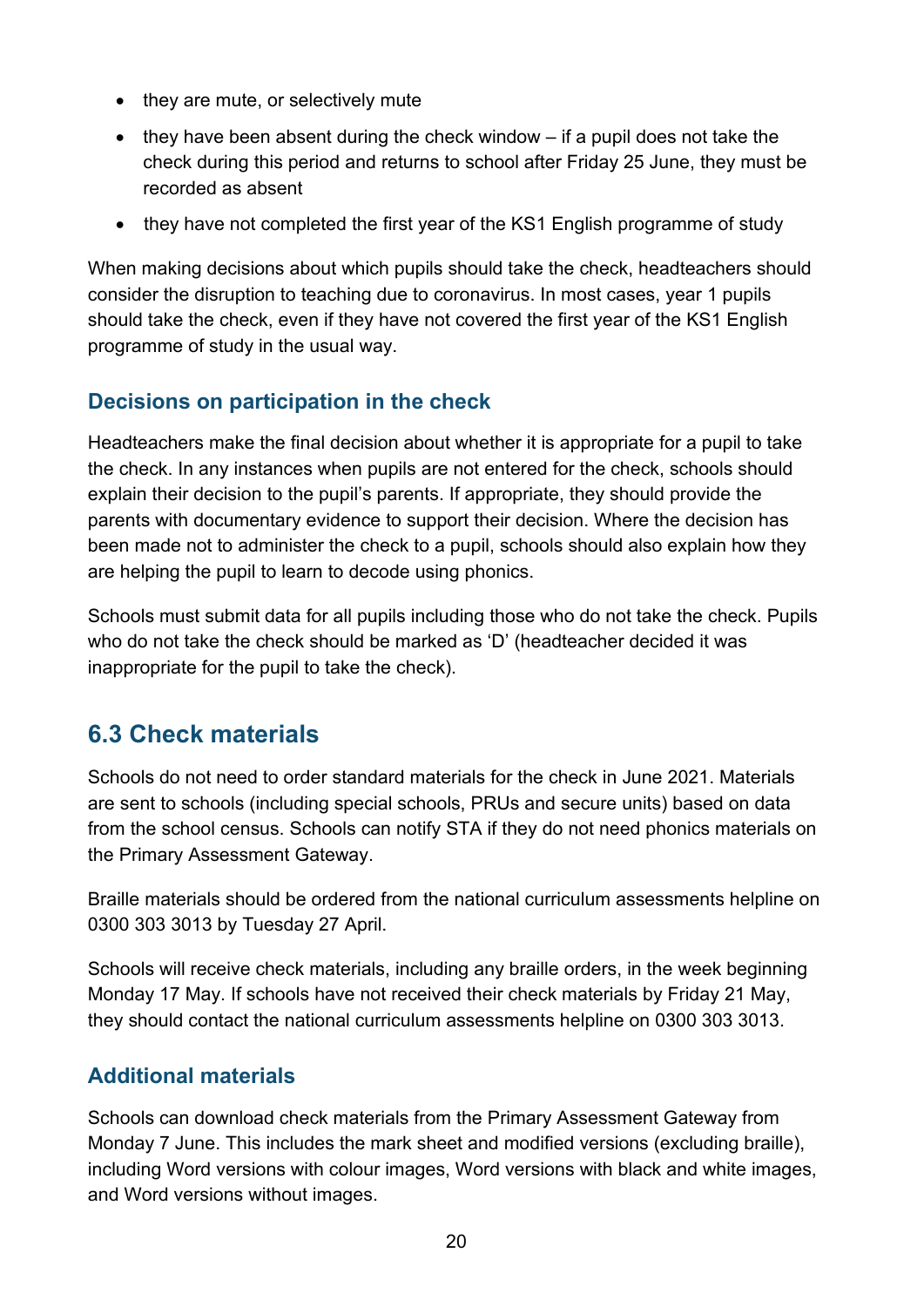## <span id="page-20-0"></span>**6.4 Security of check materials**

Headteachers must ensure the integrity of the check is maintained so that no pupil has an unfair advantage. Schools must follow the guidance on [keeping materials secure](https://www.gov.uk/government/publications/key-stage-1-and-2-tests-and-phonics-screening-check-security-advice)<sup>[31](#page-20-3)</sup> and treat check materials as confidential from when they are received, or downloaded from the Primary Assessment Gateway, until Monday 28 June.

Any school behaviour that leads to check materials being shared before Monday 28 June could lead to a maladministration investigation.

#### <span id="page-20-1"></span>**6.5 Administering the check**

Schools must follow the phonics screening [check administration guidance](https://www.gov.uk/government/publications/key-stage-1-phonics-screening-check-administration-guidance)<sup>32</sup>, which will be published in March. Pupils must only attempt the check once during the check window.

#### **Check administrators**

A member of staff who is trained in phonics and has experience delivering phonics sessions to pupils must administer the check on a one-to-one basis. The role requires professional judgement about which responses are correct. The check administrator should be known to the pupils but must not be a relative, carer or guardian of the pupil taking the check. The check should not be administered by a teaching assistant or a higher-level teaching assistant, unless they are trained in phonics and have experience delivering phonics sessions to pupils.

Check administrators should familiarise themselves with the [training video](https://www.gov.uk/government/publications/phonics-screening-check-sample-materials-and-training-video)<sup>[33](#page-20-5)</sup> to understand how to score the check consistently.

## <span id="page-20-2"></span>**6.6 Monitoring the check**

We are keeping the coronavirus situation under close review and, if indicators show face to face monitoring activities are not going to be possible in June, we will provide further advice when the monitoring visits guidance is updated in spring 2021.

<span id="page-20-3"></span><sup>31</sup> www.gov.uk/government/publications/key-stage-1-and-2-tests-and-phonics-screening-check-securityadvice

<span id="page-20-4"></span><sup>32</sup> www.gov.uk/government/publications/key-stage-1-phonics-screening-check-administration-guidance

<span id="page-20-5"></span><sup>33</sup> www.gov.uk/government/publications/phonics-screening-check-sample-materials-and-training-video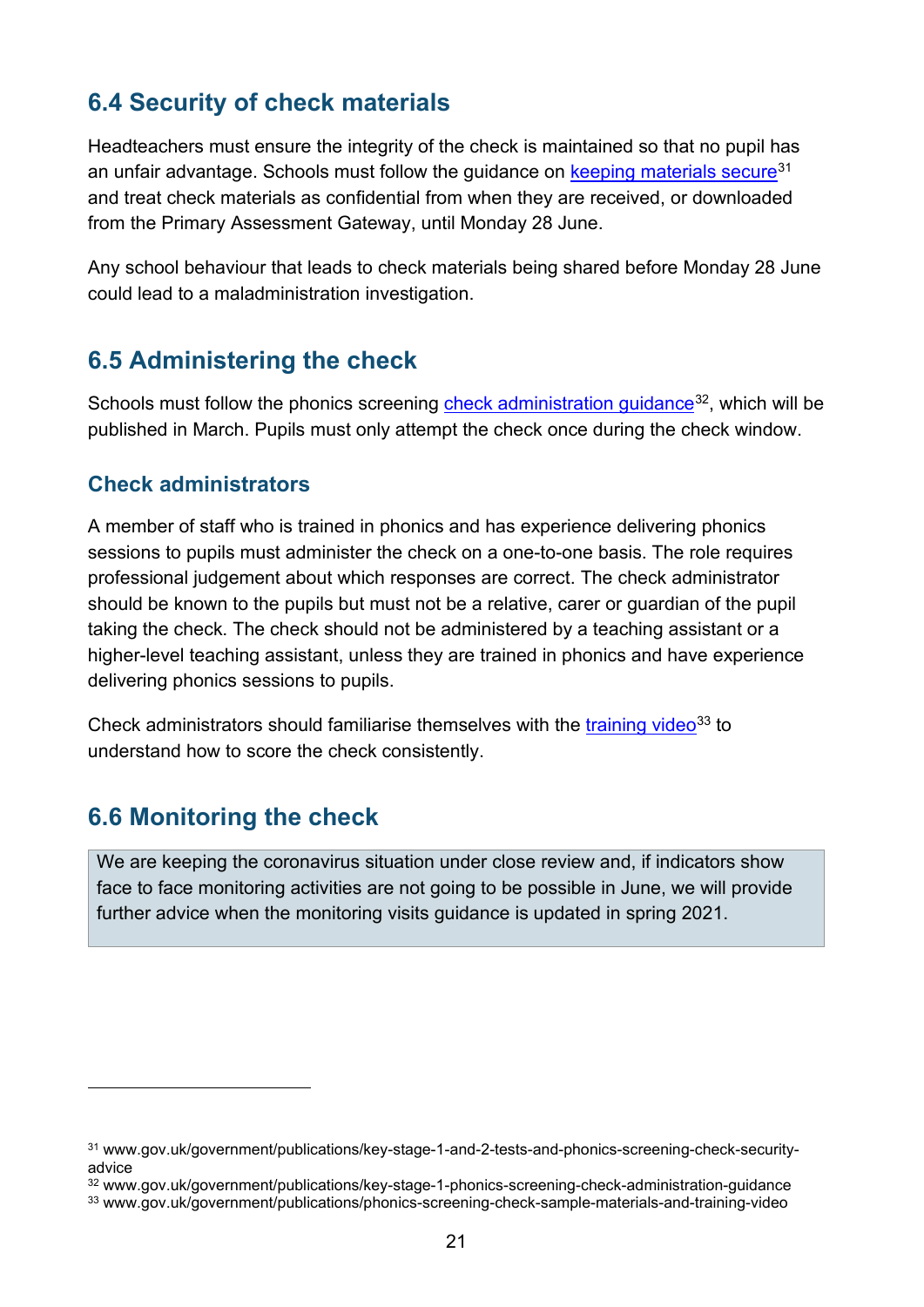LAs have a statutory duty to make monitoring visits to at least 10% of maintained schools that are administering the check. LAs are also expected to monitor at least 10% of academies that have selected the LA for monitoring. STA may identify schools for LAs to include in their samples.

Monitoring visitors, on behalf of the LA or STA, will make unannounced visits to schools participating in the check before, during and after the check period. They will look for evidence that the school is following the published guidance on:

- keeping check materials secure
- administering and scoring the check

If schools receive a monitoring visit, they must allow visitors to:

- see all materials and relevant delivery notes
- observe any checks being administered
- see copies of correspondence and other documents sent to, and received from, the LA or STA about the administration of the check

STA will carry out an investigation if a monitoring visitor reports:

- administrative irregularities
- potential maladministration (which could include check administrators encouraging pupils to make another attempt at a word or reminding pupils to blend a word during the check)

These investigations are used to make decisions about the accuracy or correctness of pupils' results. Schools and LAs should refer to the quidance on monitoring visits<sup>34</sup>, which will be updated in the spring, for further information.

#### **Academies**

Academies must choose which LA is responsible for monitoring their phonics screening check and must have a written agreement in place with their chosen LA. Academies will be presumed to be working with their geographical LA and should have informed STA by Friday 20 November, on the Primary Assessment Gateway, if they have chosen an alternate LA.

If a school became an academy on, or after, 2 September 2020 they will be part of their geographical LA's arrangements for monitoring the check and will be unable to select an alternate LA until the 2021/22 academic year.

<span id="page-21-0"></span><sup>34</sup> www.gov.uk/guidance/key-stage-2-tests-and-phonics-screening-check-monitoring-visits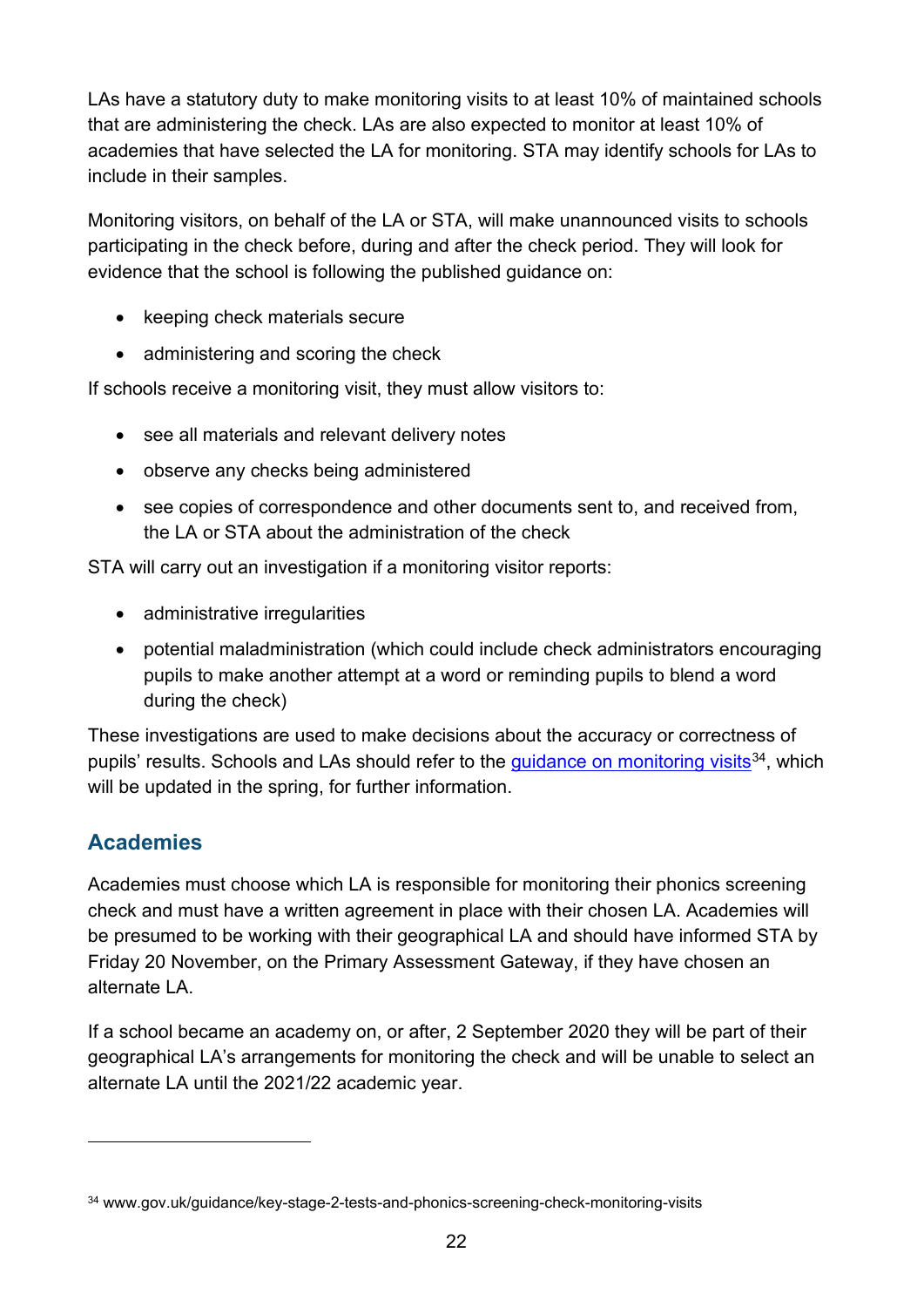## <span id="page-22-0"></span>**6.7 Reporting check results**

STA will publish the threshold mark on Monday 28 June on GOV.UK. Schools do not need to wait until the threshold mark is published before submitting their data to the LA.

#### **Reporting to local authorities**

Maintained schools and academies must report their pupils' check scores to their geographical LA by the deadline they specify. LAs must submit check data to DfE by Friday 23 July. There is no facility to amend data once the collection has closed.

Further support for schools and LAs is available in:

- $\bullet$  the [check administration guidance](https://www.gov.uk/government/publications/key-stage-1-phonics-screening-check-administration-guidance)<sup>[35](#page-22-1)</sup>
- DfE's data collection and submission quidance<sup>[36](#page-22-2)</sup>

#### **Reporting to parents**

By the end of the summer term, headteachers must report to parents either:

- their child's phonics screening check score
- an outcome for pupils who have left the school, were absent, did not participate in the check, or whose results are affected by maladministration

For year 2 pupils who take the check in June 2021 (because they had not previously met the expected standard), schools must report both results to parents.

Full details about what should be reported to parents are in section 8.2.

#### **Pupils who change schools**

If a pupil changes school:

- before the check period the receiving school should assess the pupil and submit data for them
- during the check period the receiving school should find out whether the pupil has already taken the check (if not, they should assess the pupil and submit data for them)
- after taking the check their result should be submitted by the school where they took the check and provided to the new school in the CTF

<span id="page-22-2"></span><span id="page-22-1"></span><sup>35</sup> www.gov.uk/government/publications/key-stage-1-phonics-screening-check-administration-guidance <sup>36</sup> www.gov.uk/guidance/phonics-screening-check-data-collection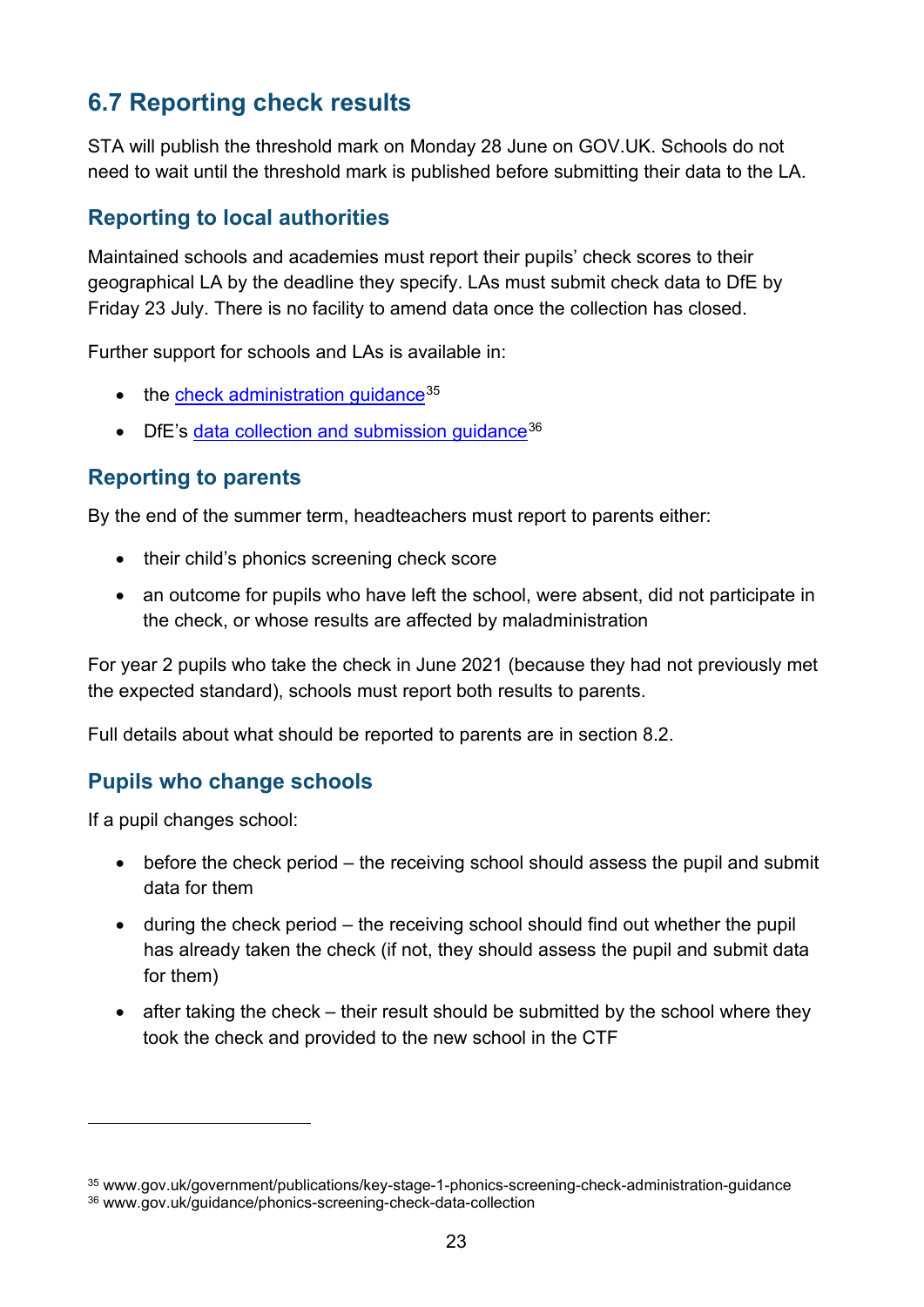If a pupil arrives from a non-participating school or were EHE, the receiving school should consider administering the check and must submit data for them. Pupils who arrive after the check administration period, and who did not take the check, do not need to be included in that year's data submission.

#### <span id="page-23-0"></span>**6.8 How results will be used**

DfE does not make school-level results for the phonics screening check available publicly.

Results from the check in June 2021 will be available in [Analyse School Performance](http://www.analyse-school-performance.service.gov.uk/)<sup>[37](#page-23-1)</sup> and schools will also have access to [national and LA results](https://www.gov.uk/government/collections/statistics-key-stage-1)<sup>[38](#page-23-2)</sup> to allow them to benchmark their pupils' performance.

<span id="page-23-1"></span><sup>37</sup> www.analyse-school-performance.service.gov.uk

<span id="page-23-2"></span><sup>38</sup> www.gov.uk/government/collections/statistics-key-stage-1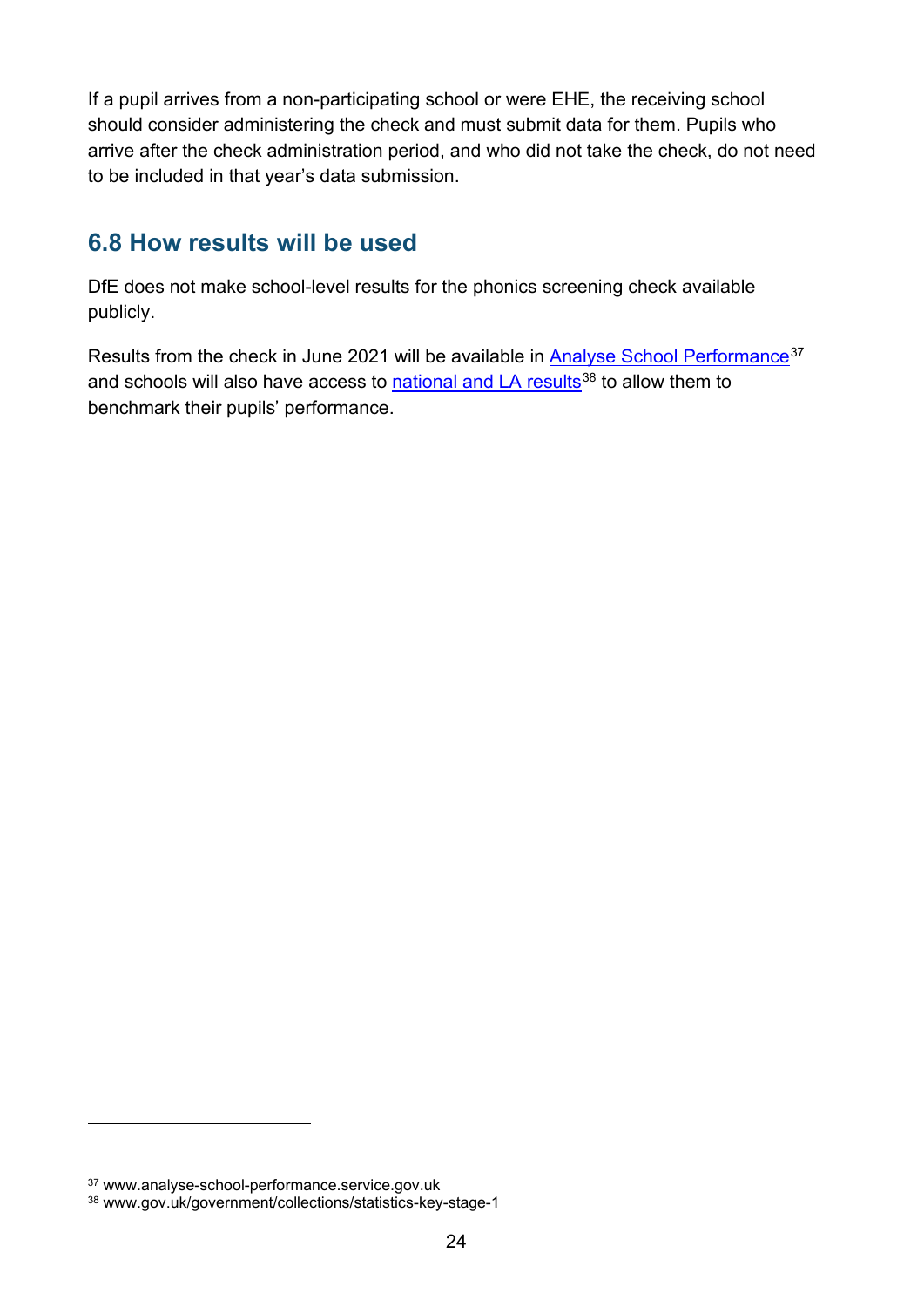# <span id="page-24-0"></span>**7 Maladministration**

The term 'maladministration' refers to any act that:

- affects the integrity, security or confidentiality of national curriculum assessments
- could lead to results that do not reflect pupils' unaided work

Maladministration can lead to changes to, or annulment of, results for a whole cohort, groups of pupils or individual pupils.

The [maladministration investigation procedures](https://www.gov.uk/government/publications/key-stage-1-and-2-maladministration-investigation-procedures)<sup>[39](#page-24-1)</sup> explain how STA investigates allegations, as well as roles and responsibilities relating to school visits. This is supported by [guidance for LAs](https://www.gov.uk/guidance/key-stage-1-and-2-school-visits-following-an-allegation-of-maladministration)<sup>[40](#page-24-2)</sup> carrying out visits on STA's behalf.

Allegations of maladministration can come from misunderstandings about correct assessment administration. To help avoid this, all staff, pupils and parents should understand how and when the assessments will be administered.

Anybody with concerns about the administration of the assessments or any allegations of maladministration (which could include cheating) should report them by contacting the national curriculum assessments helpline on 0300 303 3013.

<span id="page-24-2"></span><span id="page-24-1"></span><sup>39</sup> www.gov.uk/government/publications/key-stage-1-and-2-maladministration-investigation-procedures <sup>40</sup> www.gov.uk/guidance/key-stage-1-and-2-school-visits-following-an-allegation-of-maladministration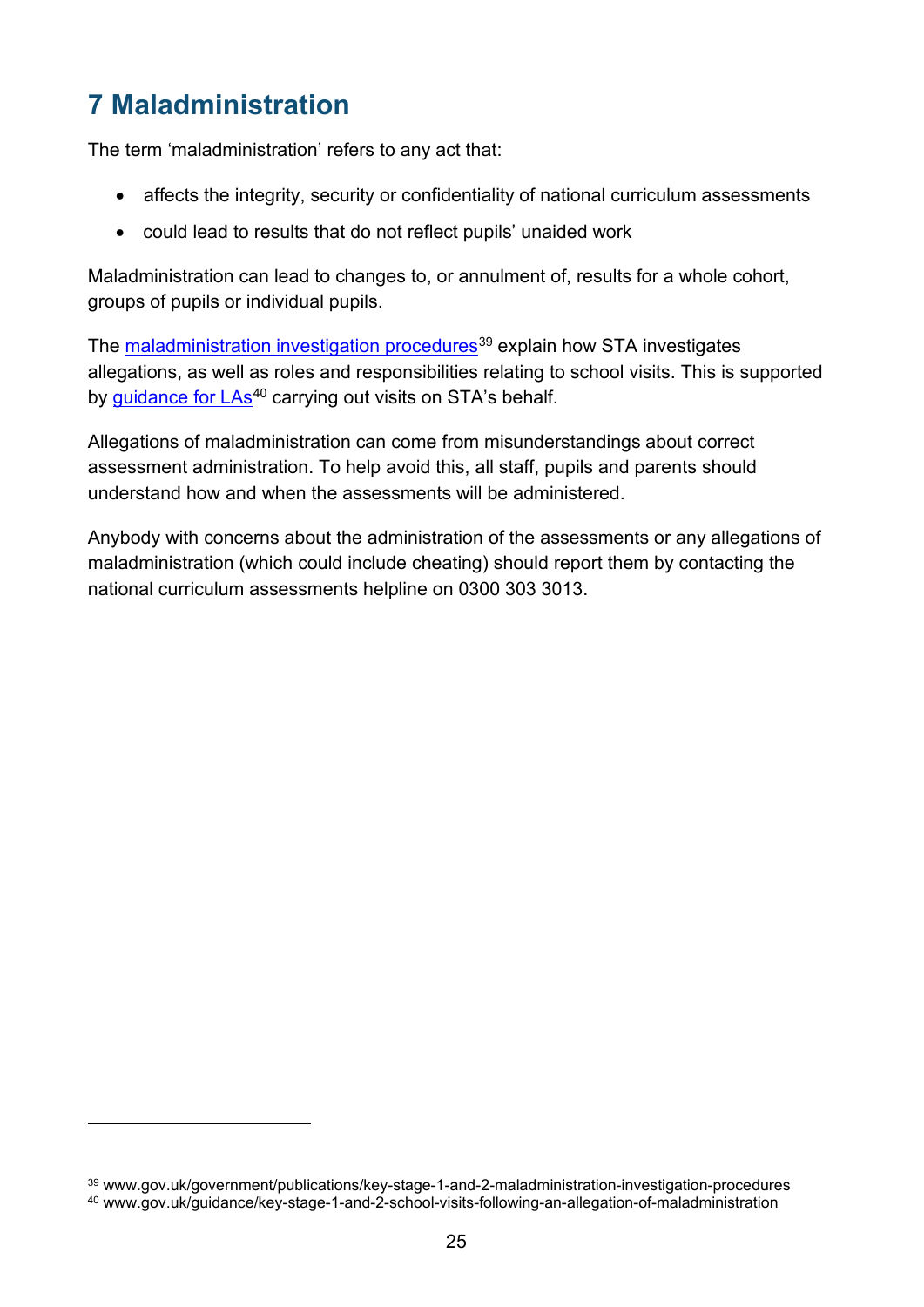# <span id="page-25-0"></span>**8 Reporting to parents**

## <span id="page-25-1"></span>**8.1 Annual reports**

Headteachers at maintained schools, including maintained special schools, must prepare annual reports for every pupil's parents. Headteachers must arrange for parents to discuss the report with their child's teacher, if the parents request it.

The term 'parent' is defined in section 576 of the [Education Act 1996](http://www.legislation.gov.uk/ukpga/1996/56)<sup>[41](#page-25-3)</sup> as:

- a parent of a pupil
- any person who is not a parent of a pupil, but who has parental responsibility for the pupil
- any person who has care of a pupil

Academies' requirements are set out in their funding agreements.

#### <span id="page-25-2"></span>**8.2 What reports must cover**

The report must start from the day after the last report was given, or the date of the pupil's admission to the school, if later. It must be available to parents before the end of the summer term.

The report must cover the pupil's:

- achievements
- general progress
- attendance record

At KS1, it must also include:

- outcomes of statutory national curriculum TA in English reading, English writing and mathematics
- comparative information about the attainment of pupils of the same age in the school
- comparative information about the attainment in the core subjects of pupils of the same age nationally, from 2019
- arrangements for discussing the report with the pupil's teacher

<span id="page-25-3"></span><sup>41</sup> www.legislation.gov.uk/ukpga/1996/56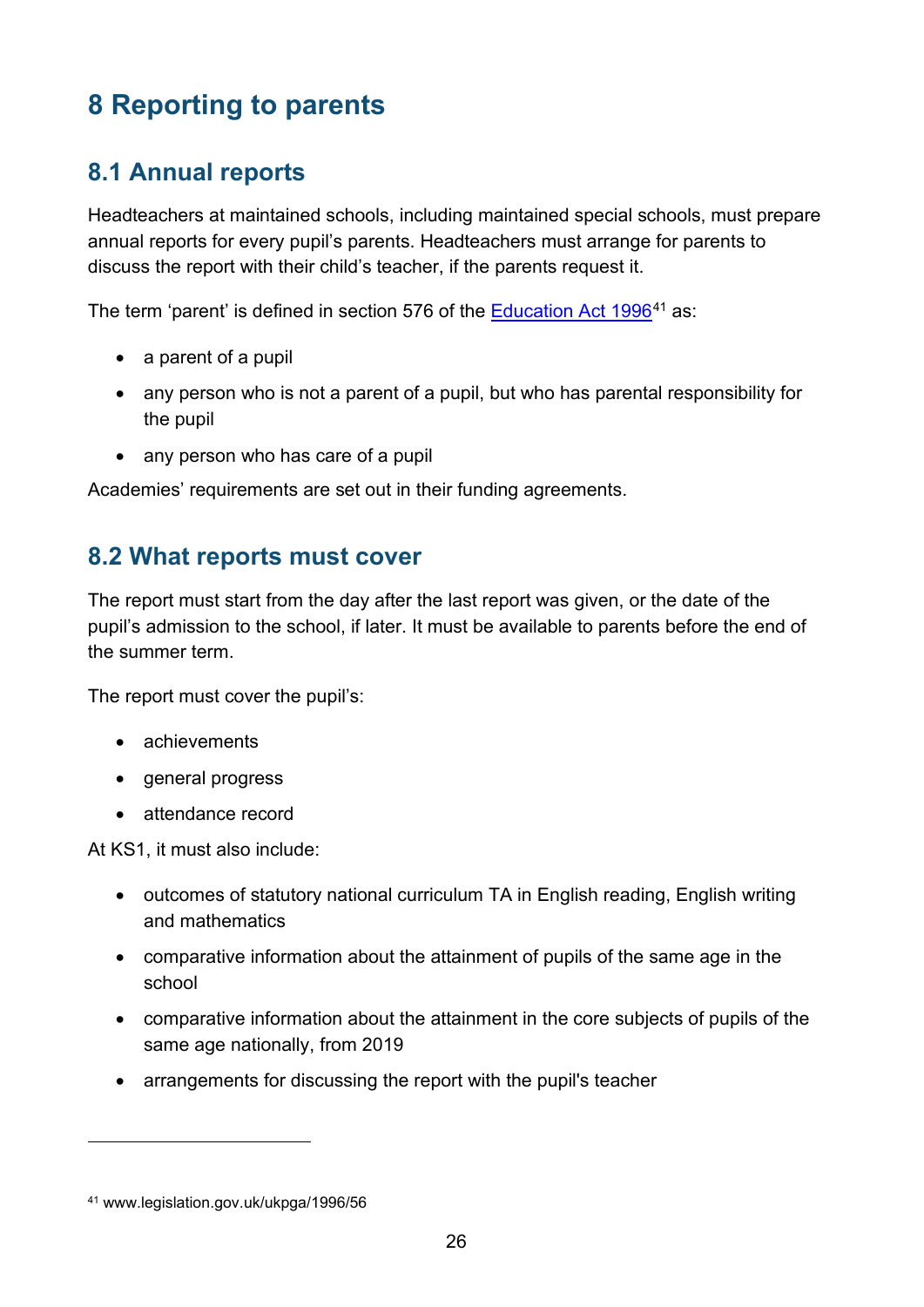For maintained schools, it is a requirement that reports cover pupils' general progress in statutory subjects. This includes subjects within the KS1 national curriculum as well as religious education unless a child has been withdrawn from this subject by their parents (under section 71 of the [School Standards and Framework Act 1998](http://www.legislation.gov.uk/ukpga/1998/31/contents)[42\)](#page-26-0). These content requirements are based on Schedule 1 of the [Education \(Pupil Information\) \(England\)](http://www.legislation.gov.uk/uksi/2005/1437/made)  [Regulations 2005](http://www.legislation.gov.uk/uksi/2005/1437/made)[43](#page-26-1).

#### **Pupils who change schools**

If a pupil changes schools before the end of the academic year, the headteacher of the receiving school should write an annual report for the pupil. The report should draw upon information transferred from the pupil's previous school (see section 9.3). This should be issued to the pupil's parents. The parents should have the opportunity to discuss the report with their child's teacher.

#### **Pupils registered at more than one school**

Pupils may be registered at more than one school. This helps to ensure continuity of learning for pupils whose families travel for 'occupational purposes' (see below) or who may not have a fixed address.

If a pupil is registered at more than one school, each headteacher should write an annual report for parents. Each headteacher should also arrange for parents to discuss the report with their child's teacher (if the parent wishes).

Regulation 9 of the [Education \(Pupil Registration\) \(England\) Regulations 2006](http://www.legislation.gov.uk/uksi/2006/1751/contents/made)[44](#page-26-2) allows the dual registration of families that travel for occupational purposes. Regulations 9(3) and 9(4) define which school would be the base school (school of ordinary attendance). Regulation 9(1) applies to a pupil who:

- has no fixed abode because their parent is engaged in a trade or business that requires them to travel from place to place
- is at the time registered as a pupil at 2 or more schools

<span id="page-26-0"></span><sup>42</sup> www.legislation.gov.uk/ukpga/1998/31/contents

<span id="page-26-1"></span><sup>43</sup> www.legislation.gov.uk/uksi/2005/1437/made

<span id="page-26-2"></span><sup>44</sup> www.legislation.gov.uk/uksi/2006/1751/contents/made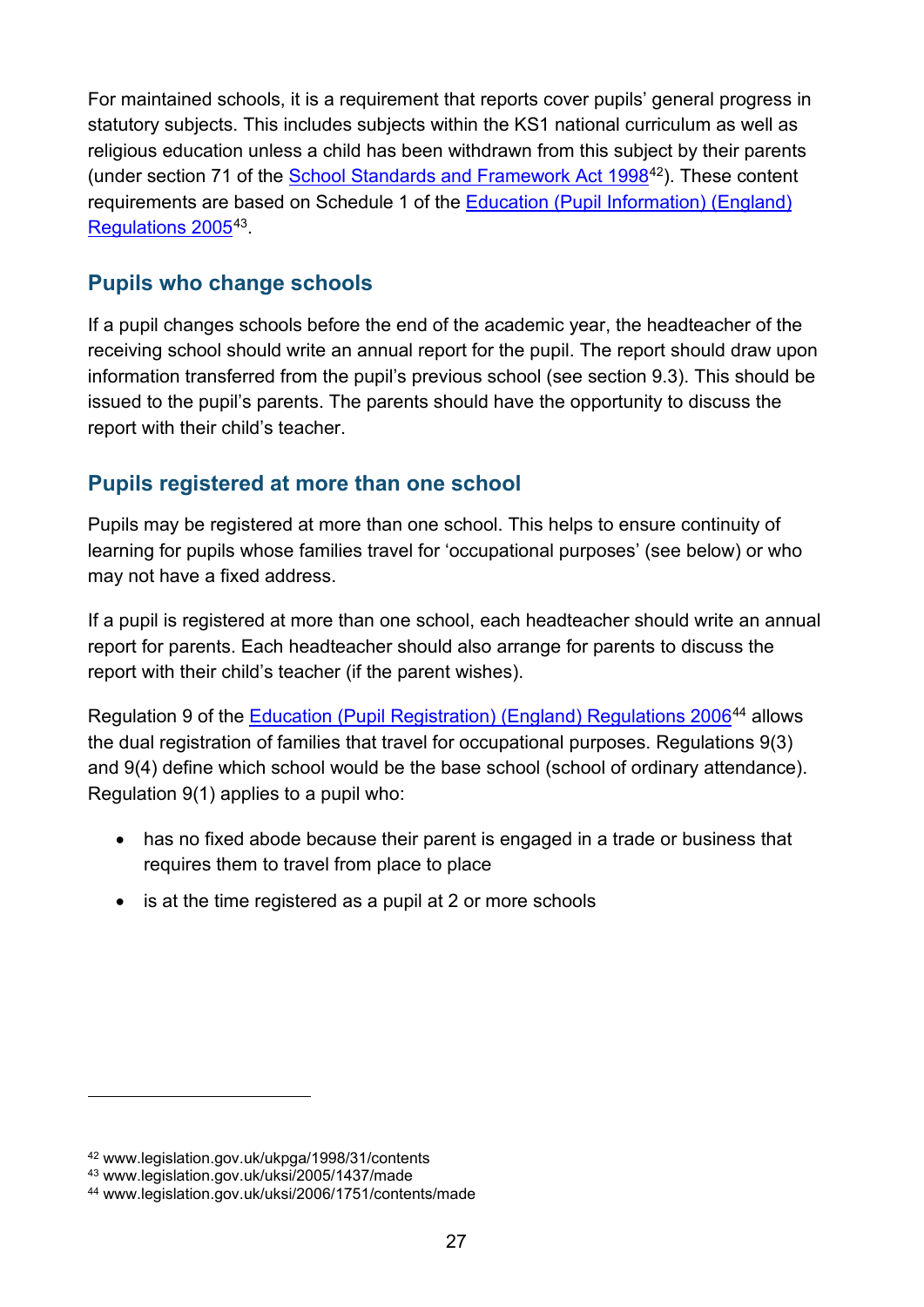# <span id="page-27-0"></span>**9 Keeping and maintaining records**

## <span id="page-27-1"></span>**9.1 Pupils' educational records**

Maintained schools and non-maintained special schools must ensure that educational records are maintained and disclosed to parents on request, as prescribed in the [Education \(Pupil Information\) \(England\) Regulations 2005](http://www.legislation.gov.uk/uksi/2005/1437/made)[45.](#page-27-2) Educational records include information about pupils (and former pupils):

- processed by, or on behalf of, the governing body or a teacher
- originating from, or supplied by, LA employees
- originating from, or supplied by, teachers or other employees of the school

Information processed by a teacher solely for the teacher's own use is excluded from the definition of educational records.

Maintained schools and non-maintained special schools must also keep curricular records on every pupil. Curricular records form a 'subset' of a pupil's educational record. They are a formal record of a pupil's academic achievements, skills, abilities and the progress they make at a school. These records must be updated at least once every academic year.

Under the General Data Protection Regulation (GDPR) and the [Data Protection Act](http://www.legislation.gov.uk/ukpga/2018/12/contents)  [2018](http://www.legislation.gov.uk/ukpga/2018/12/contents)[46](#page-27-3) (DPA), schools are responsible for ensuring that the collation, retention, storage and security of all personal information they produce, and hold, meets the provisions of the Act. This includes:

- personal information appearing in a pupil's educational record
- any other information they hold which identifies individuals, including pupils, staff and parents

Schools must consider the implications of the DPA, under which they are required to [register](http://www.legislation.gov.uk/uksi/2018/480/contents/made)<sup>[47](#page-27-4)</sup> as a data controller with the [Information Commissioner's Office](http://ico.org.uk/)<sup>[48](#page-27-5)</sup> (ICO). Many schools consult their legal advisors for guidance on their responsibilities under the DPA and advice on developing their data policies. DfE provides suggested text for school [privacy notices](https://www.gov.uk/government/publications/data-protection-and-privacy-privacy-notices)<sup>[49](#page-27-6)</sup>.

<span id="page-27-2"></span><sup>45</sup> www.legislation.gov.uk/uksi/2005/1437/made

<span id="page-27-3"></span><sup>46</sup> www.legislation.gov.uk/ukpga/2018/12/contents

<span id="page-27-4"></span><sup>47</sup> www.legislation.gov.uk/uksi/2018/480/contents/made

<span id="page-27-5"></span><sup>48</sup> www.ico.org.uk

<span id="page-27-6"></span><sup>49</sup> www.gov.uk/government/publications/data-protection-and-privacy-privacy-notices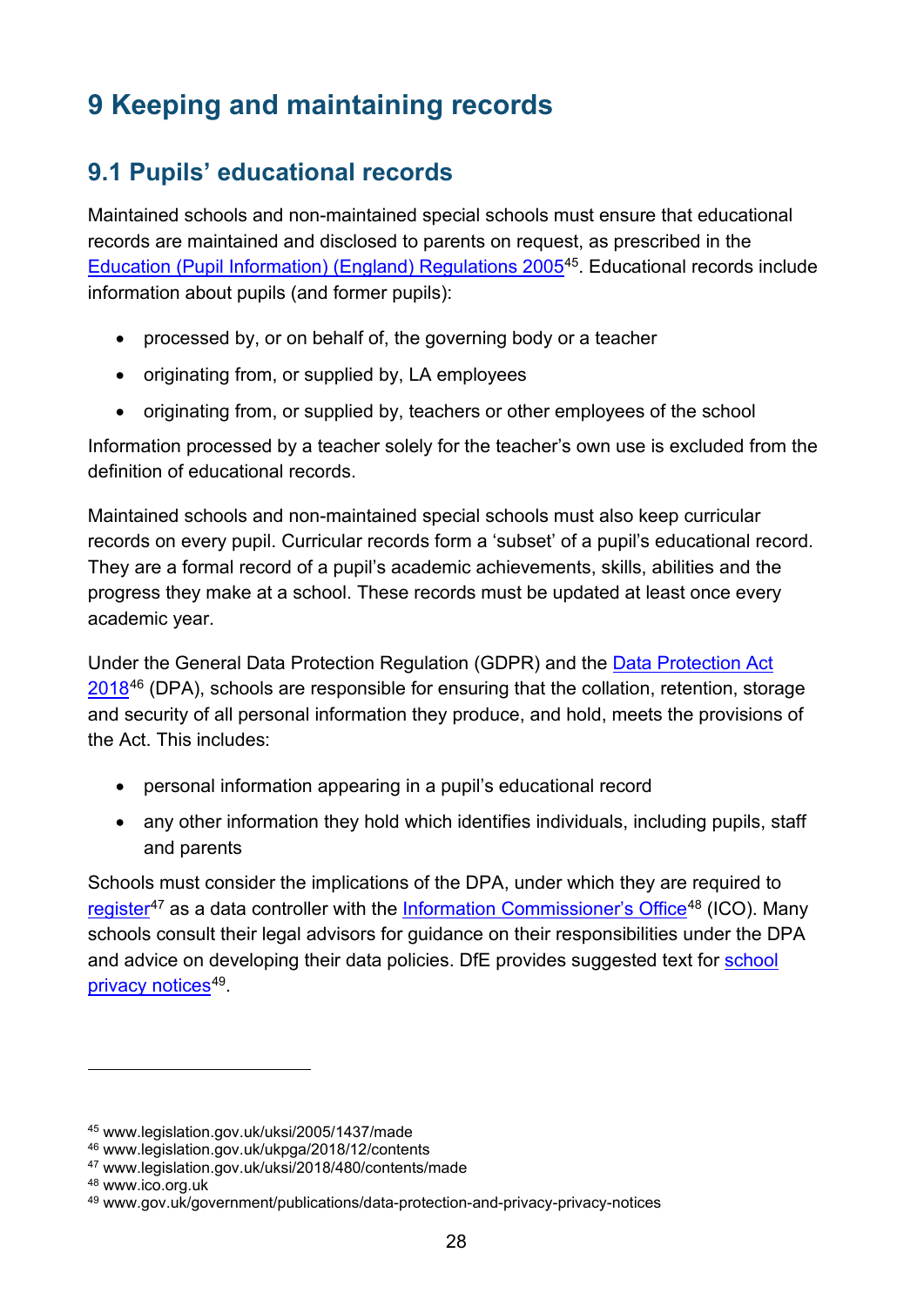## <span id="page-28-0"></span>**9.2 Disclosure of educational records**

There are several pieces of legislation under which information may be accessed from public organisations, including schools. These include the GDPR, the DPA and the [Freedom of Information Act 2000](http://www.legislation.gov.uk/ukpga/2000/36/contents)<sup>[50](#page-28-2)</sup>. Access to a pupil's educational record held by a maintained school or non-maintained special school is covered by a parent's right of access under the Education (Pupil Information) (England) Regulations 2005.

Under the 2005 Regulations, a maintained school's governing body must ensure that a pupil's educational record is made available for parents to see, free of charge, within 15 school days of receipt of the parent's written request. If a parent makes a written request for a copy of the record, this must also be provided within 15 school days of receipt of the request. Governing bodies can charge a fee for these copies, but this must not be more than the cost of supply. The ICO provides further information on [charges](https://ico.org.uk/for-the-public/schools/pupils-info/)<sup>[51](#page-28-3)</sup>.

The 2005 Regulations describe the material that is exempt from disclosure to parents. This relates to information that the pupil could not lawfully be given under the DPA. It also relates to information that they would not have a right of access to under the DPA, by virtue of paragraph 18 in Schedule 1 or paragraph 16 in Schedule 2 to the Act. This includes material that may cause serious harm to the physical or mental health or condition of the pupil or someone else. A school may not fulfil a parent's request for these records if there is a court order in place which limits a parent's exercise of parental responsibility. This affects the parent's entitlement to receive such information.

The [ICO](https://ico.org.uk/for-organisations/guide-to-data-protection/guide-to-the-general-data-protection-regulation-gdpr/individual-rights/right-of-access/)<sup>[52](#page-28-4)</sup> can provide further advice.

## <span id="page-28-1"></span>**9.3 Transferring records to a pupil's new school**

Headteachers at maintained schools, including maintained special schools, must ensure the statutory requirements for the transfer of records between schools are fulfilled, including the completion of the [CTF](http://www.gov.uk/government/collections/common-transfer-file)<sup>53</sup>. This requirement is set out in the Education (Pupil [Information\) \(England\) Regulations 2005](http://www.legislation.gov.uk/uksi/2005/1437/contents/made)[54](#page-28-6), as amended.

If a pupil moves to another school in England, Wales, Scotland or Northern Ireland, the pupil's CTF and educational records must be passed to the new school. Academies are not subject to this requirement but are expected to adhere to the following protocols as a matter of good practice.

<span id="page-28-2"></span><sup>50</sup> www.legislation.gov.uk/ukpga/2000/36/contents

<span id="page-28-3"></span><sup>51</sup> www.ico.org.uk/for-the-public/schools/pupils-info

<span id="page-28-4"></span><sup>52</sup> www.ico.org.uk/for-organisations/guide-to-data-protection/guide-to-the-general-data-protectionregulation-gdpr/individual-rights/right-of-access

<span id="page-28-5"></span><sup>53</sup> www.gov.uk/government/collections/common-transfer-file

<span id="page-28-6"></span><sup>54</sup> www.legislation.gov.uk/uksi/2005/1437/contents/made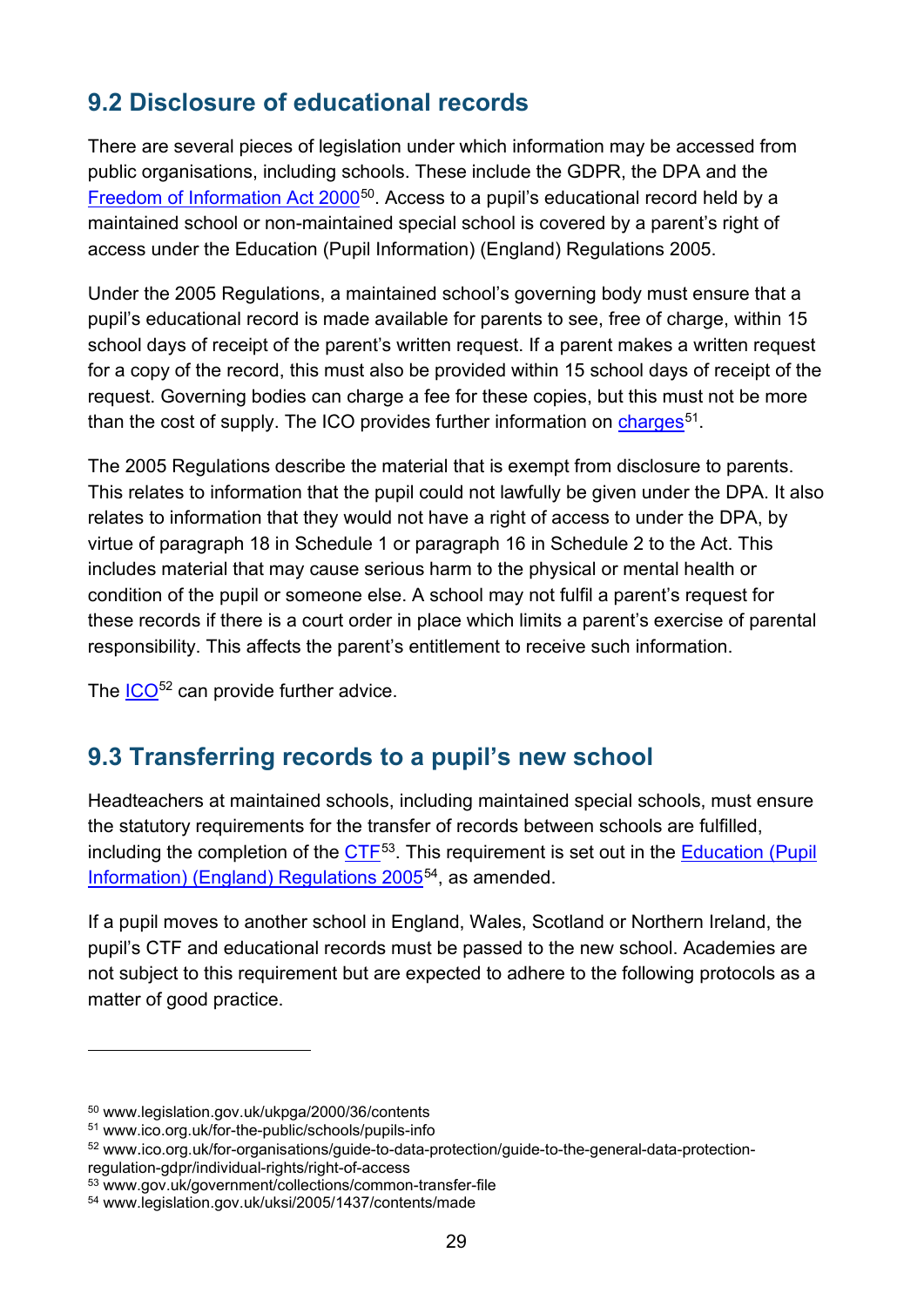Schools should arrange to exchange data by another secure method if transferring information to a school outside England, where [school to school](https://www.gov.uk/school-to-school-service-how-to-transfer-information)<sup>[55](#page-29-0)</sup> (S2S) is not available. Information must be transferred within 15 school days of the pupil ceasing to be registered at their previous school.

The pupil's CTF should be sent to the new school either:

- through the S2S secure file transfer system
- over a secure network that can only be accessed by the LA, the governing body or a teacher at any school within that LA

If either school is unable to send or receive information in this way, LAs may provide the file. However, there must be agreed and secure local arrangements in place.

If the new school is unknown, DfE recommends that the school should still complete the CTF and load it onto S2S. If a school does not receive CTFs for a new pupil, they can ask their LA to search for the files on S2S.

Schools can refer to the S2S guides for details on:

- what information CTFs should contain
- handling records for pupils where their destination is not known
- sending CTFs between schools

[Schedule 2 of the Education \(Pupil Information\) \(England\) Regulations 2005](http://www.legislation.gov.uk/uksi/2005/1437/contents/made)<sup>56</sup>, as amended, explains more about the content of CTFs.

<span id="page-29-0"></span><sup>55</sup> www.gov.uk/school-to-school-service-how-to-transfer-information

<span id="page-29-1"></span><sup>56</sup> www.legislation.gov.uk/uksi/2005/1437/contents/made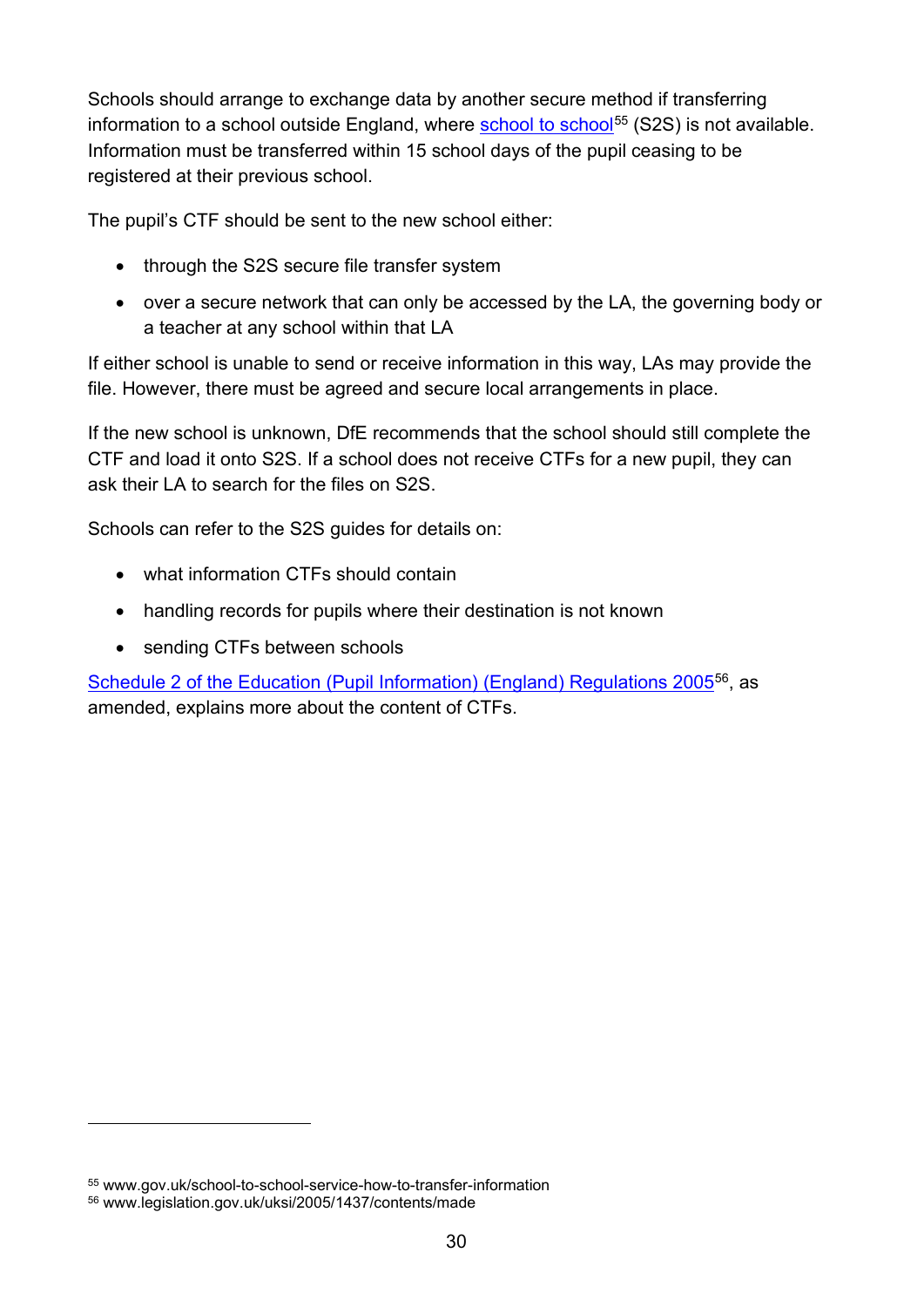# <span id="page-30-0"></span>**10 Legal requirements and responsibilities**

## <span id="page-30-1"></span>**10.1 How the arrangements apply to different types of school**

#### **Maintained schools**

Maintained schools, including maintained special schools, with pupils in KS1 must administer statutory assessments.

#### **Maintained nursery schools**

Maintained nursery schools with pupils who will reach the age of 6 before the end of the academic year must administer the phonics screening check.

#### **Academies (including free schools)**

All references to academies include free schools as, in law, they are academies. The following information also applies to [alternative provision](https://www.gov.uk/government/publications/alternative-provision)<sup>[57](#page-30-2)</sup> (AP) academies.

An academy's funding agreement may say that they will follow guidance issued by the Secretary of State for Education in relation to assessments of pupils' performance. If so, they must comply with the ARA and take part in statutory assessments on the same basis as maintained schools. The KS1 ARA is only applicable if the academy provides education to pupils at this stage.

Academies are not required to follow the national curriculum. They need to teach a broad and balanced curriculum which, as a term of their funding agreement, includes English and mathematics.

Academies must arrange for their chosen LA to monitor the phonics screening check and moderate their TA and should have informed STA by Friday 20 November. Academy trusts must make sure their academies have complied with the external moderation, monitoring and data submission requirements in this publication.

#### **Independent schools**

Independent schools in England may choose to take part in the assessments for one or more subjects at the end of KS1, although they are not required to do so. Participating independent schools must follow the guidance in this ARA.

<span id="page-30-2"></span><sup>57</sup> www.gov.uk/government/publications/alternative-provision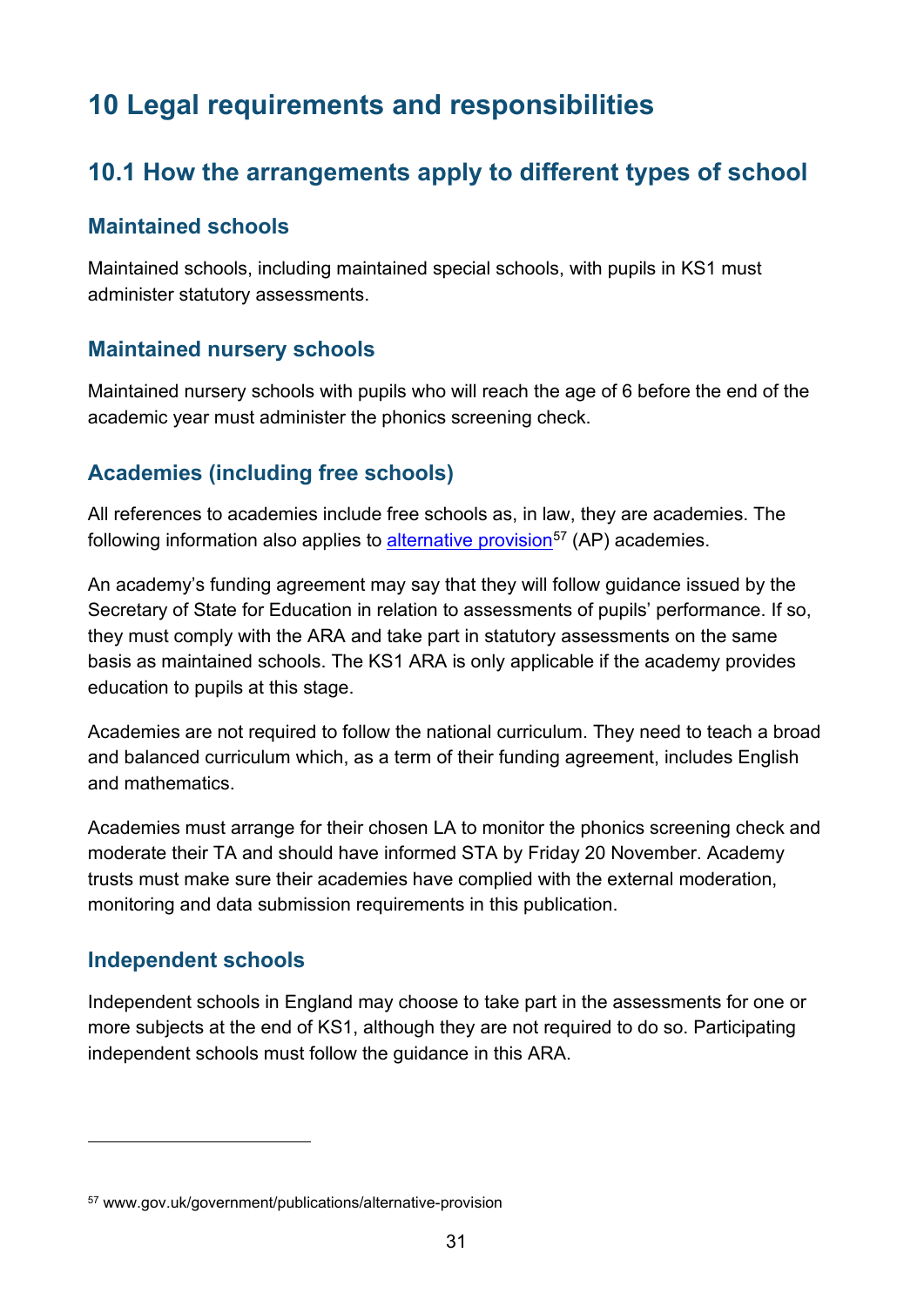Independent schools cannot formally administer the phonics screening check. They will be able to download the 2021 materials from GOV.UK from Monday 28 June, after the check administration window.

#### **Pupil referral units**

Pupils studying at a PRU but who are on the register of a maintained school or academy, are expected to take the phonics screening check and KS1 assessments. Their results should be reported by the school where the pupil is registered.

Pupils not on the register of a maintained school or academy, but who attend a PRU, are expected to receive a comparable education to a pupil in a mainstream school. Therefore, it is recommended that KS1 assessments form part of their educational provision, where appropriate.

#### **Ministry of Defence schools**

MoD schools take part in the national curriculum assessments in line with the administration in England. This includes administering the phonics screening check and submitting TA.

#### **Overseas schools**

Overseas schools that are not MoD schools cannot formally participate in the phonics screening check or KS1 assessments. They will be able to download the phonics screening check materials from Monday 28 June, after the administration window.

#### **Non-maintained special schools**

Non-maintained special schools may take part in the KS1 assessments, although they are not required to do so. If they choose to participate, they should follow the arrangements in this ARA.

Non-maintained special schools cannot formally administer the phonics screening check. They will be able to download the 2021 materials from GOV.UK from Monday 28 June, after the check administration window.

#### **Home-educated pupils**

Pupils who are EHE cannot participate in the phonics screening check or KS1 assessments, unless they are on the register of a maintained school, academy or participating independent school.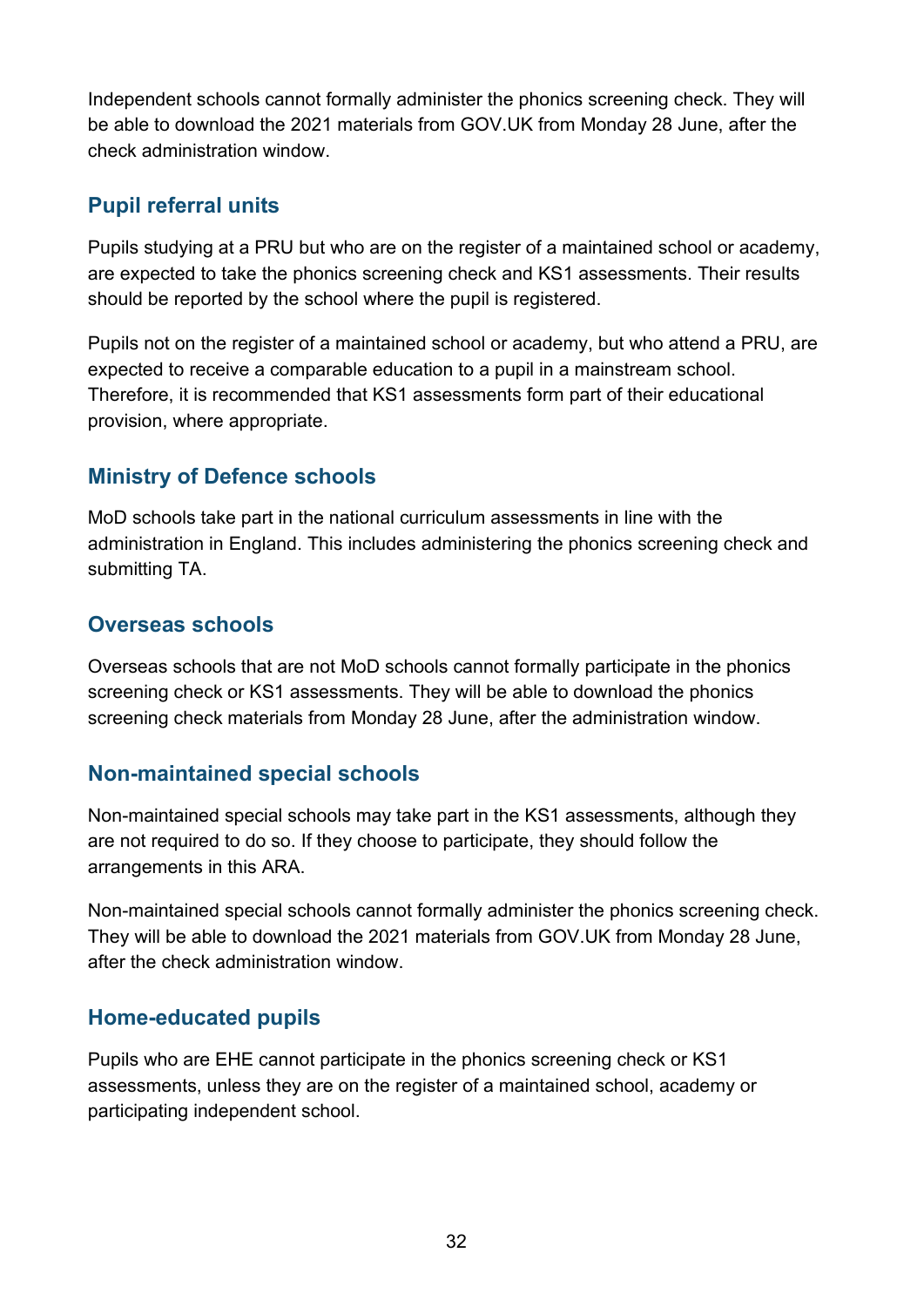## <span id="page-32-0"></span>**10.2 Special educational provision**

Schools must use their best endeavours to ensure that special educational provision is made for those pupils who need it. Schools must make reasonable adjustments, including the provision of auxiliary aids and services, to ensure that disabled pupils are not at a substantial disadvantage compared to their peers.

## <span id="page-32-1"></span>**10.3 Regulatory concerns**

If you have any regulatory concerns that have not been fully addressed by STA in line with the published procedures, you can raise them with the Office of Qualifications and Examinations Regulation (Ofqual). Ofqual regulates qualifications, examinations and assessments in England.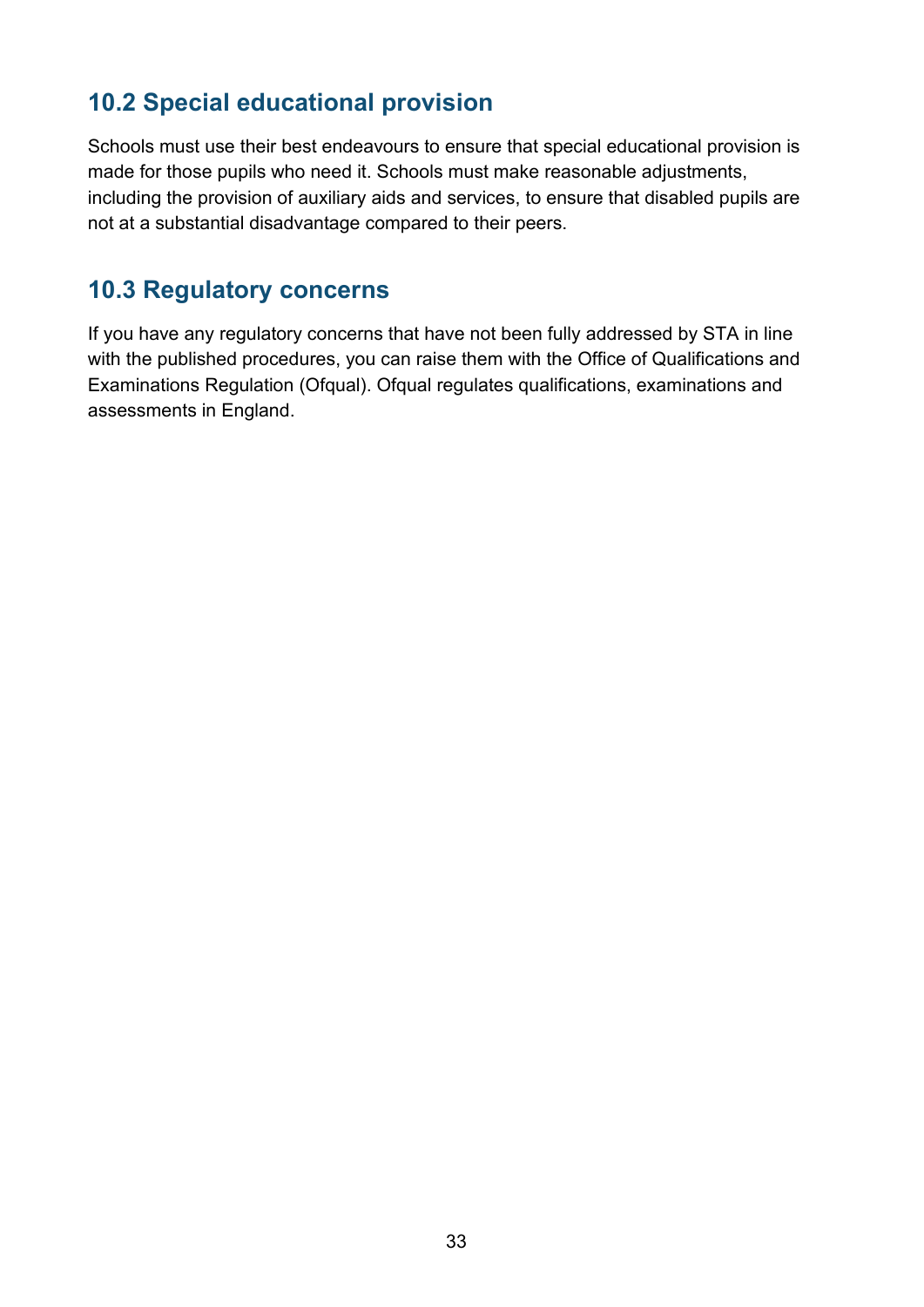# <span id="page-33-0"></span>**11 Further information**

## <span id="page-33-1"></span>**11.1 Useful websites and links**

• Primary Assessment Gateway

[www.primaryassessmentgateway.education.gov.uk](http://www.primaryassessmentgateway.education.gov.uk/)

• Get information about schools

[www.get-information-schools.service.gov.uk](http://www.get-information-schools.service.gov.uk/)

#### **Key stage 1 tests**

Collection available at [www.gov.uk/government/collections/national-curriculum](http://www.gov.uk/government/collections/national-curriculum-assessments-key-stage-1-tests)[assessments-key-stage-1-tests,](http://www.gov.uk/government/collections/national-curriculum-assessments-key-stage-1-tests) including past versions of the:

- Test administration guidance
- Access arrangements guidance

#### **Teacher assessment**

Collection available at [www.gov.uk/government/collections/key-stage-1-teacher](http://www.gov.uk/government/collections/key-stage-1-teacher-assessment)[assessment,](http://www.gov.uk/government/collections/key-stage-1-teacher-assessment) including:

- TA frameworks
- Instructions for reporting TA including codes
- Exemplification material
- TA guidance

#### **Phonics screening check**

Collection available at [www.gov.uk/government/collections/phonics-screening-check](http://www.gov.uk/government/collections/phonics-screening-check-administration)[administration,](http://www.gov.uk/government/collections/phonics-screening-check-administration) including:

- Check administration guidance
- Sample materials and training video
- Keeping materials secure
- Guidance on administering the phonics screening check to year 2 pupils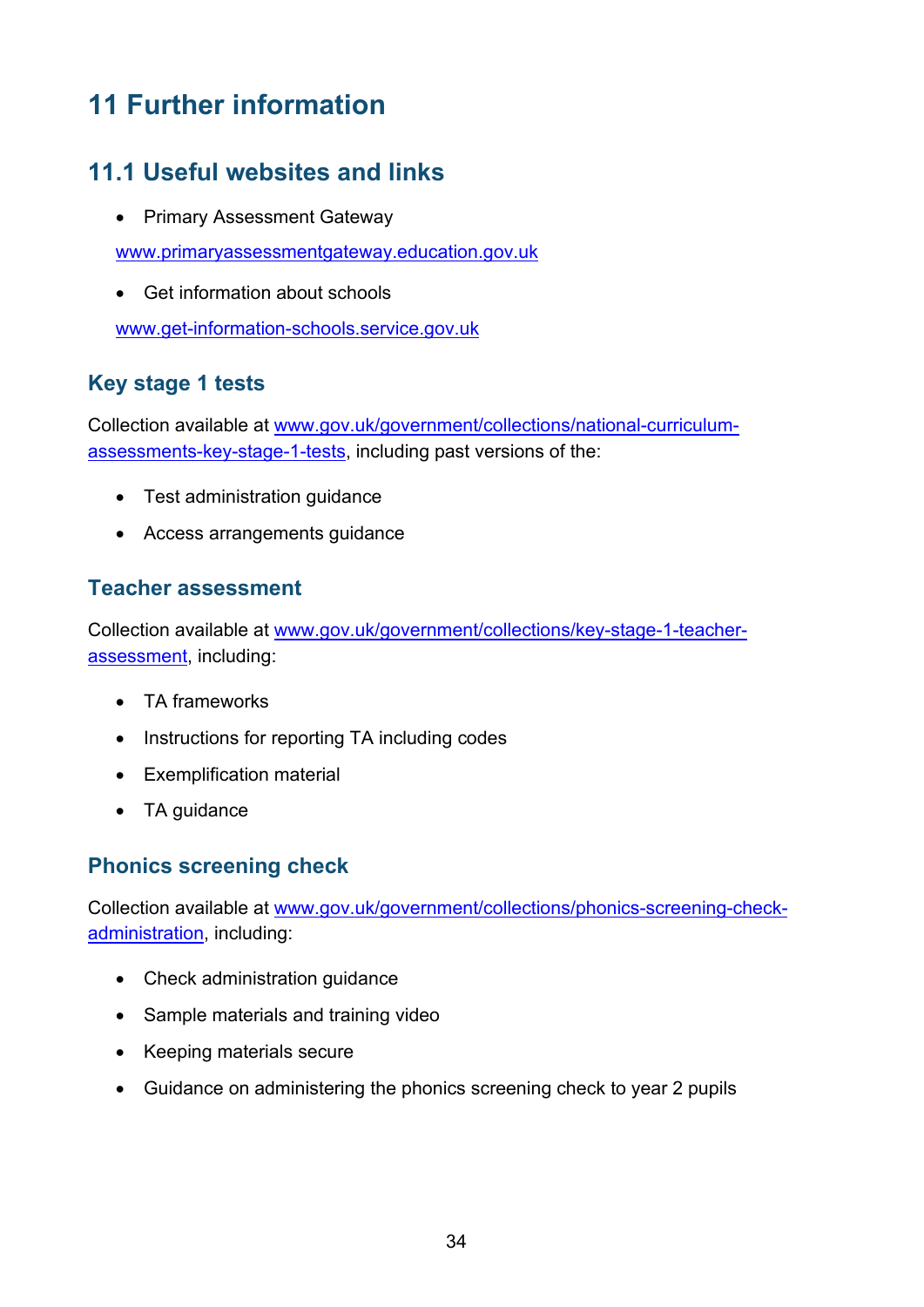#### **National curriculum tests: practice materials**

Collection available at [www.gov.uk/government/collections/national-curriculum](http://www.gov.uk/government/collections/national-curriculum-assessments-practice-materials)[assessments-practice-materials,](http://www.gov.uk/government/collections/national-curriculum-assessments-practice-materials) including:

- Past papers and mark schemes
- Scaled score conversion tables

#### **Guidance for local authorities**

Collection available at [www.gov.uk/government/collections/national-curriculum](http://www.gov.uk/government/collections/national-curriculum-assessments-guidance-for-local-authorities)[assessments-guidance-for-local-authorities,](http://www.gov.uk/government/collections/national-curriculum-assessments-guidance-for-local-authorities) including:

- Data collection
- Monitoring visits and maladministration
- TA guidance

#### <span id="page-34-0"></span>**11.2 Additional resources**

• Information for parents

[www.gov.uk/government/collections/national-curriculum-assessments-information-for](http://www.gov.uk/government/collections/national-curriculum-assessments-information-for-parents)**[parents](http://www.gov.uk/government/collections/national-curriculum-assessments-information-for-parents)** 

• STA's playlist on YouTube

[www.youtube.com/user/educationgovuk](http://www.youtube.com/user/educationgovuk)

• STA's media site

[www.sta-videos.co.uk](http://www.sta-videos.co.uk/)

## <span id="page-34-1"></span>**11.3 General enquiries**

For general enquiries about the assessment and reporting arrangements at KS1, contact the national curriculum assessments helpline on 0300 303 3013 or email [assessments@education.gov.uk.](mailto:assessments@education.gov.uk)